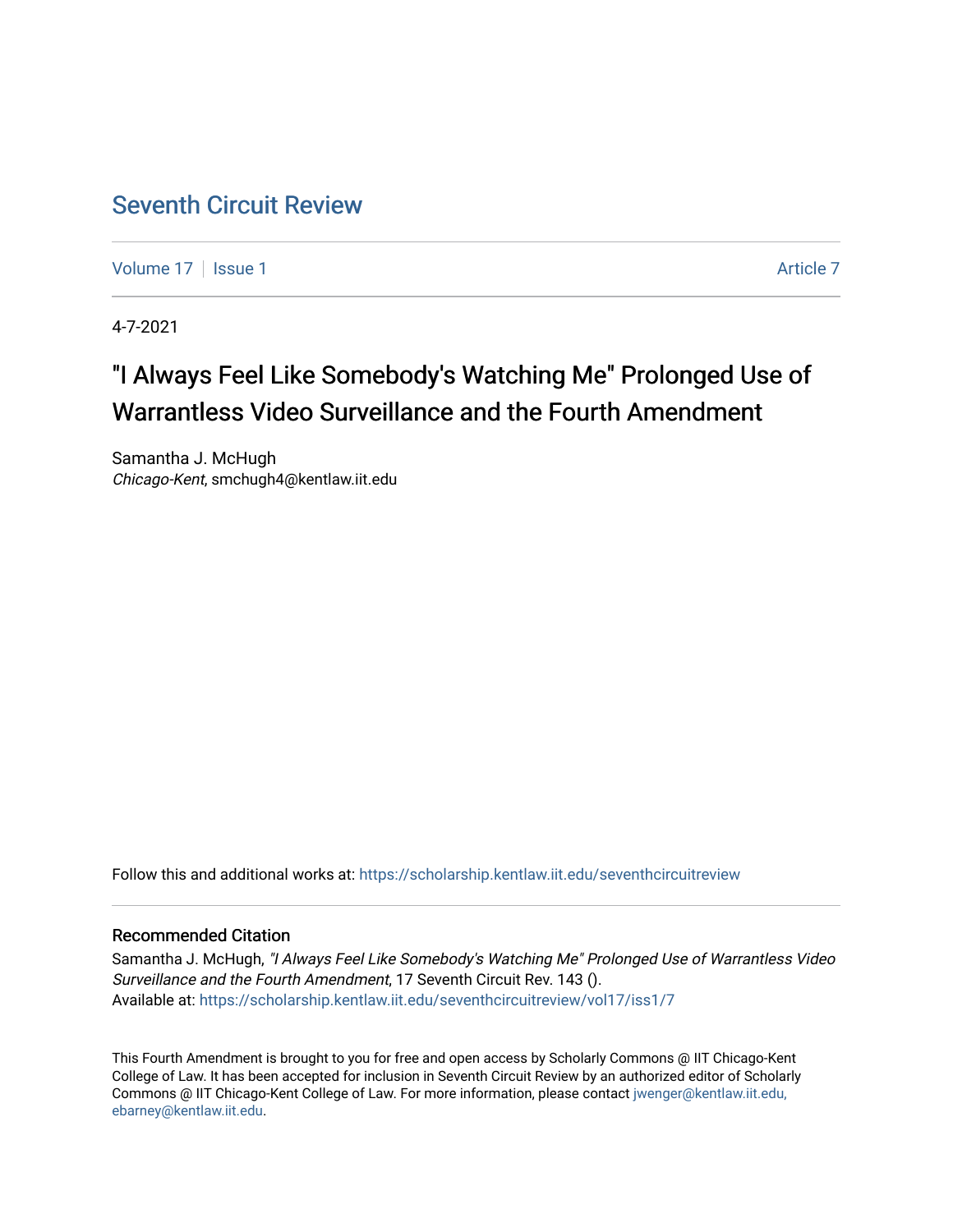# **"I ALWAYS FEELS LIKE SOMEBODY'S WATCHING ME" PROLONGED USE OF WARRANTLESS VIDEO SURVEILLANCE AND THE FOURTH AMENDMENT**

# SAMANTHA J. MCHUGH

Cite as: Samantha J. McHugh, *"I Always Feel Like Somebody's Watching Me" Prolonged Use of Warrantless Video Surveillance and the Fourth Amendment*, 17 SEVENTH CIRCUIT REV. \_\_\_ (2021), *at*  http://www.kentlaw.iit.edu/Documents/Academic Programs/7CR/v17 /McHugh.pdf.

#### **INTRODUCTION**

As technology grows, privacy shrinks, but it does not have to. With the advent of small, affordable cameras, drones, and other such surveillance equipment, police departments have new, easy ways to monitor suspects without those suspects' knowledge.<sup>1</sup> These

J.D. candidate, May 2022, Chicago-Kent College of Law, Illinois Institute of Technology; B.A. in International Relations, Concentration in Regional Politics and Cultural Anthropology in the Middle East and Africa, Boston University, May 2015.

<sup>1</sup> *See, e.g.*, Ali Watkins, *How the NYPD is Using Post-9/11 Tools on Everyday New Yorkers*, N.Y. TIMES (Sept. 8, 2021),

https://www.nytimes.com/2021/09/08/nyregion/nypd-9-11-police-surveillance.html (describing the application of antiterrorism technology to combat street crime); Monica Davey, *Chicago Police Try to Predict Who May Shoot or Be Shot*, N.Y. TIMES (May 23, 2016), http://www.nytimes.com/2016/05/24/us/armed-with-datachicago-police-try-to-predict-who-may-shoot-or-be-

shot.html?&moduleDetail=section-news-

<sup>3&</sup>amp;action=click&contentCollection=U.S.&region=Footer&module=MoreInSection& version=WhatsNext&contentID=WhatsNext&pgty (describing an algorithm that predicts who will be involved in violent crimes); Craig Tim-berg, *New Surveillance Technology Can Track Everyone in an Area for Several Hours at a Time*, WASH. POST (Feb. 5, 2014), https://www.washingtonpost.com/business/technology/newsurveillance-technology-can-track-everyone-in-an-area-for-several-hours-at-a-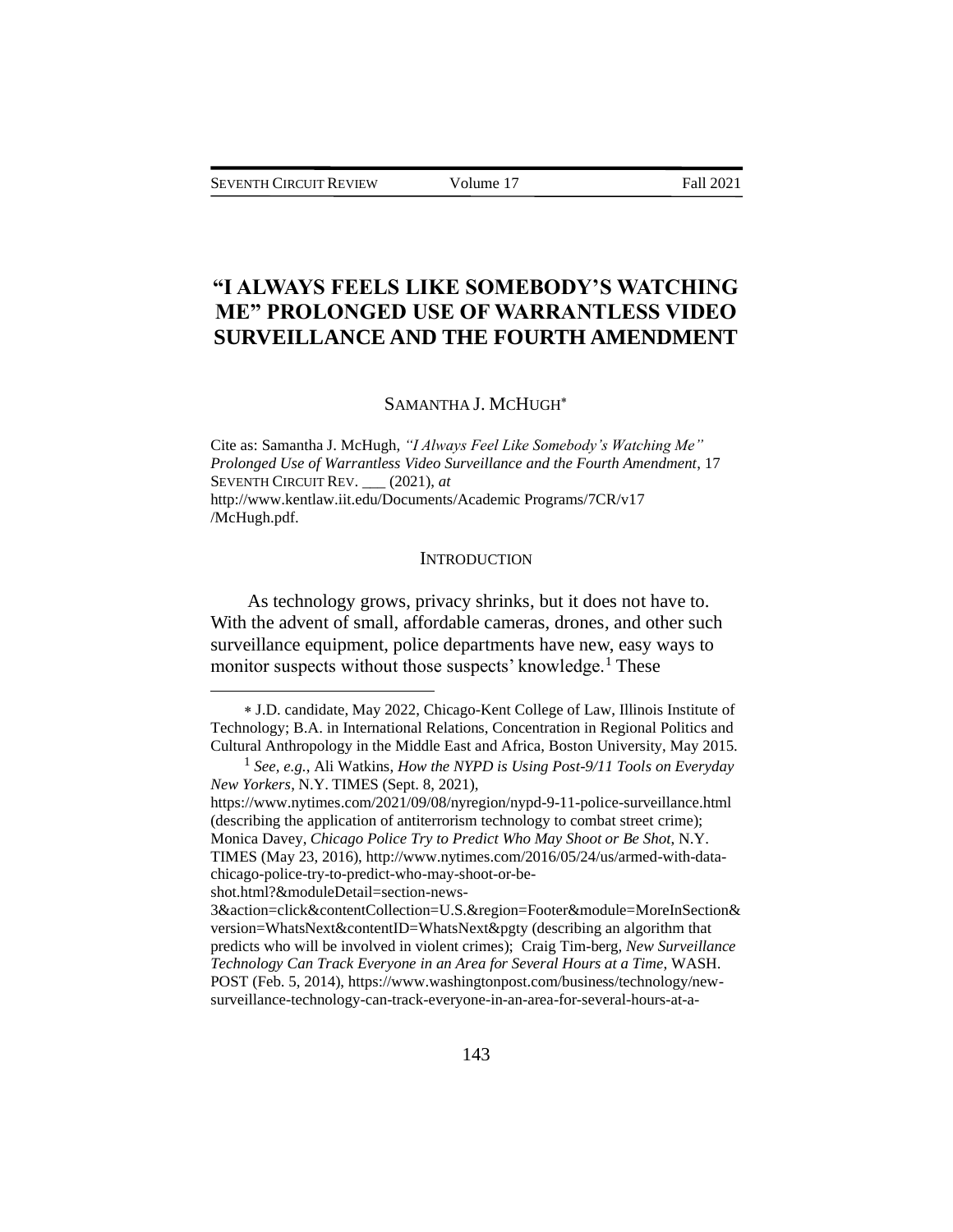technological advancements raise important questions about the Fourth Amendment's protections "against unreasonable searches."<sup>2</sup> The Seventh Circuit addressed one such question in *United States v. Tuggle*. <sup>3</sup> Following a line of Fourth Amendment challenges to lengthy surveillance without a warrant,<sup>4</sup> the Seventh Circuit held that nonstop surveillance by cameras attached to utility poles for eighteen months outside Tuggle's home—without a warrant—was not a violation of his rights.<sup>5</sup> The Seventh Circuit's analysis was shortsighted and flies in the face of Fourth Amendment jurisprudence. Not only is this decision contrary to the Supreme Court's *Katz*, Test,<sup>6</sup> but it also opens the door for law enforcement to engage in broader technologically assisted surveillance in the absence of a warrant.

The issue presented here is whether the prolonged use of pole cameras in *Tuggle* comports with Fourth Amendment search jurisprudence; specifically, whether the Seventh Circuit's decision complies with a reasonable expectation of privacy that modern society is willing to accept. Because technology grows every day, the average person's expectations of privacy will naturally change.<sup>7</sup> Justice Scalia presciently summed up the issue when he wrote, "The question we confront . . . is what limits there are upon this power of technology to shrink the realm of guaranteed privacy."<sup>8</sup> Prior to Justice Scalia's

<sup>2</sup> U.S. CONST. amend. IV.

3 4 F.4th 505 (7th Cir. 2021).

<sup>4</sup> *E.g.*, Carpenter v. United States, 585 U.S. \_\_, 138 S.Ct. 2206 (2018) (127 days of cell-site location data collected); United States v. Bucci, 582 F.3d 108 (1st Cir. 2009) (eight-month long video surveillance); United States v. Kay, No. 17-CR-16, 2018 WL 3995902 (E.D. Wis. Aug. 21, 2018) (eighty-seven days of pole camera surveillance); United States v. Mazzara, No. 16 CR 576, 2017 WL 4862793 (S.D.N.Y. Oct. 27, 2017) (twenty-one-month video surveillance).

<sup>5</sup> *Tuggle*, 4 F.4th at 528–29.

 $6$  Katz v. United States, 389 U.S. 347, 361 (1967) (Harlan, J., concurring). The Supreme Court clarified the two-prong test in California v. Ciraolo, 476 U.S. 207, 211 (1986).

 $7$  United States v. Jones, 565 U.S. 400, 429 (2012) (Alito, J., concurring).

<sup>8</sup> Kyllo v. United States, 533 U.S. 27, 34 (2001).

time/2014/02/05/82fl556e-876f-11e3-a5bd-844629433ba3\_story.html (describing the use of aerial cameras to surveil streets).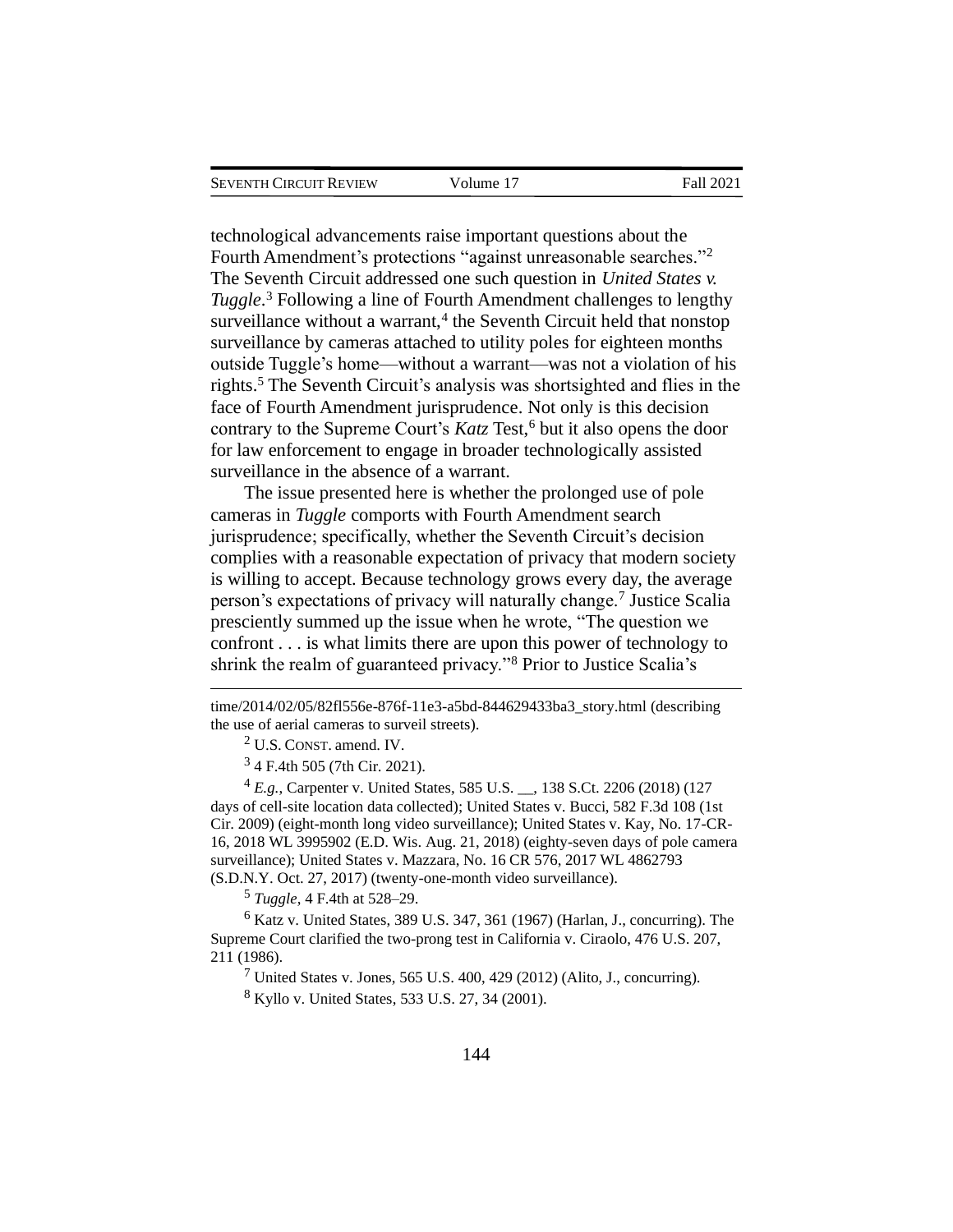description, Justice Brandeis wrote in dissent, "[d]iscovery and invention have made it possible for the government, by means far more effective than stretching upon the rack, to obtain disclosure in court of what is whispered in the closet." <sup>9</sup> Courts should be aware of changing expectations of privacy and adapt to them rather than strictly adhering to past cases involving old or different technology as the Seventh Circuit did here.

As Judge Flaum wrote in the unanimous opinion in *Tuggle*, "the *Katz* test as currently interpreted may eventually afford the government ever-wider latitude over the most sophisticated, intrusive, and all-knowing technologies with lessening constitutional constraints."<sup>10</sup> Instead of turning away from an interpretation that decreases protection from these "intrusive" and "all-knowing technologies," Judge Flaum chose to embrace outdated norms of what society accepts as private.

This note consists of three parts. First, it will provide a brief background of the Fourth Amendment from its inception at the Founding through the Supreme Court analysis used today. Second, this note will provide the facts of *United States v. Tuggle*. Third, it will analyze the Seventh Circuit's opinion arguing that the opinion does not comply with the Supreme Court's Fourth Amendment search analysis, sets a problematic precedent, and fails to consider the practical impact of allowing prolonged warrantless surveillance.

# *A. History and Precedent*

This section will provide a brief history of the creation of the Fourth Amendment and the Supreme Court's past interpretations of it. It will first discuss the impetus behind creating the Amendment. Next, it will provide a brief overview of how the Court interpreted the Fourth Amendment prior to a shift in *Katz v. United States*. It will then

 $9$  Olmstead v. United States, 277 U.S. 438, 473 (1928) (Brandeis, J., dissenting), overruled in part by Berger v. State of N.Y., 388 U.S. 41 (1967), and overruled in part by Katz v. United States, 389 U.S. 347 (1967).

<sup>10</sup> 4 F.4th at 510 (7th Cir. 2021).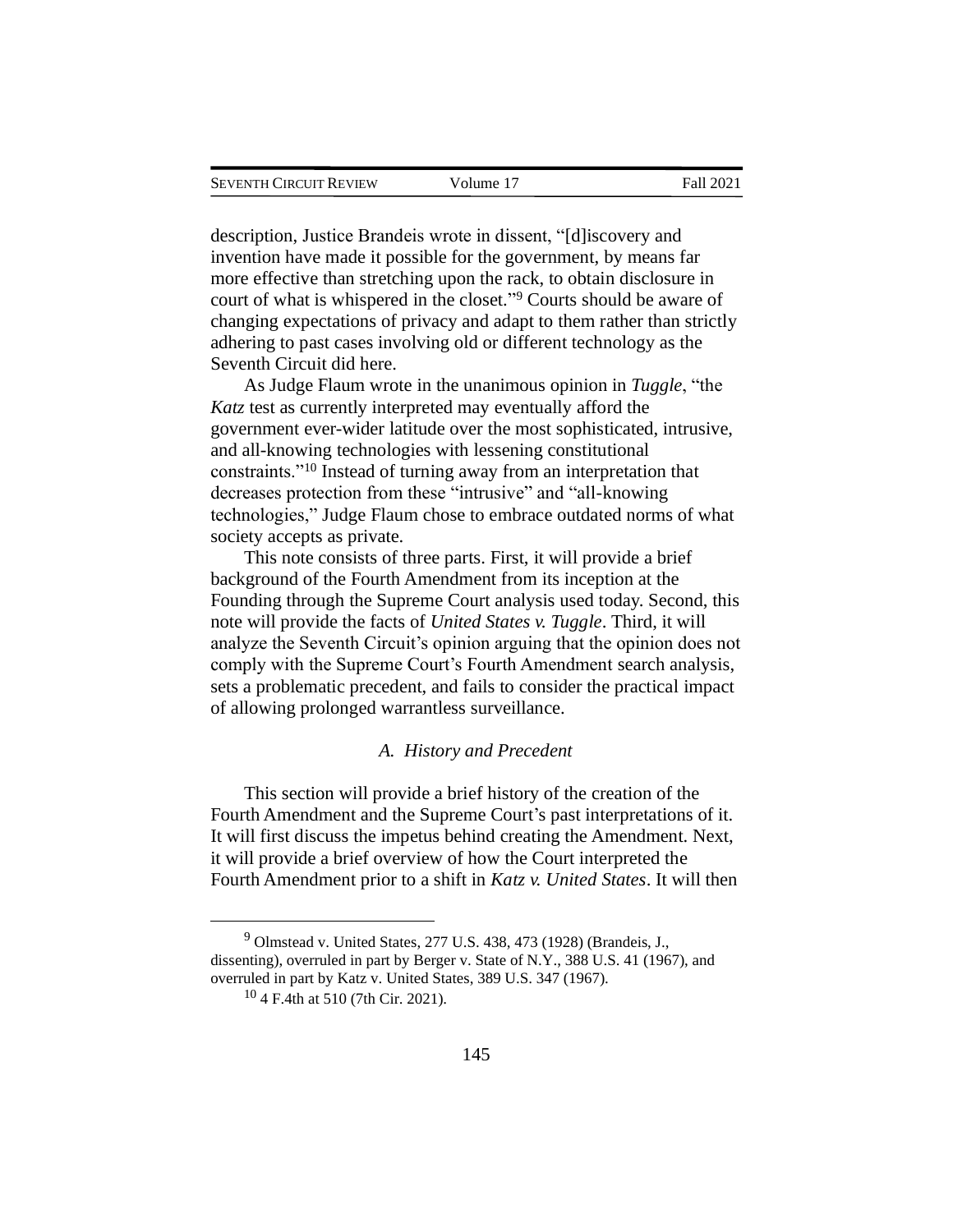outline the *Katz* test and finally how the *Katz* Test has been applied in recent cases with more advanced surveillance technology used by law enforcement.

#### 1. The Origin of the Fourth Amendment

As is well-known, the Founders drafted the Fourth Amendment to protect themselves against British search and seizure practices.<sup>11</sup> Early Americans balked at British officials' use of writs of assistance which gave the officials latitude to search homes, stores, warehouses, and other places for contraband.<sup>12</sup> Specifically, from 1761 to 1791, British search and seizure practices were so aggressive that John Adams included language in the Fourth Amendment barring these practices. 13 Those same principles have informed Fourth Amendment jurisprudence for decades,  $^{14}$  and should continue to do so.

In his dissent in *Olmstead v. United States*, Justice Brandeis aptly articulated why protections afforded by the Fourth Amendment are and should remain sacrosanct:

The makers of our Constitution undertook to secure conditions favorable to the pursuit of happiness. They recognized the significance of man's spiritual nature, of his feelings and of his intellect. They knew that only a part of the pain, pleasure and satisfactions of life are to be found in material things. They sought to protect Americans in their beliefs, their thoughts, their emotions and their sensations. They conferred, as against the government, the right to be let alone-the most comprehensive of rights and the right most

<sup>11</sup> Tiffany M. Russo, Esq., *Searches and Seizures as Applied to Changing Digital Technologies: A Look at Pole Camera Surveillance*, 12 SETON HALL CIR. REV. 114, 118 (2015).

<sup>12</sup> The Honorable M. Blane Michael, *Reading the Fourth Amendment: Guidance from the Mischief that Gave it Birth*, 85 N.Y.U. L.REV. 905, 907 (2010).

<sup>13</sup> Thomas K. Clancy, *The Framers' Intent: John Adams, His Era, and the Fourth Amendment*, 86 IND. L.J. 979, 980 (2011).

<sup>14</sup> *See* Michael, *supra* note 12 at 912–14.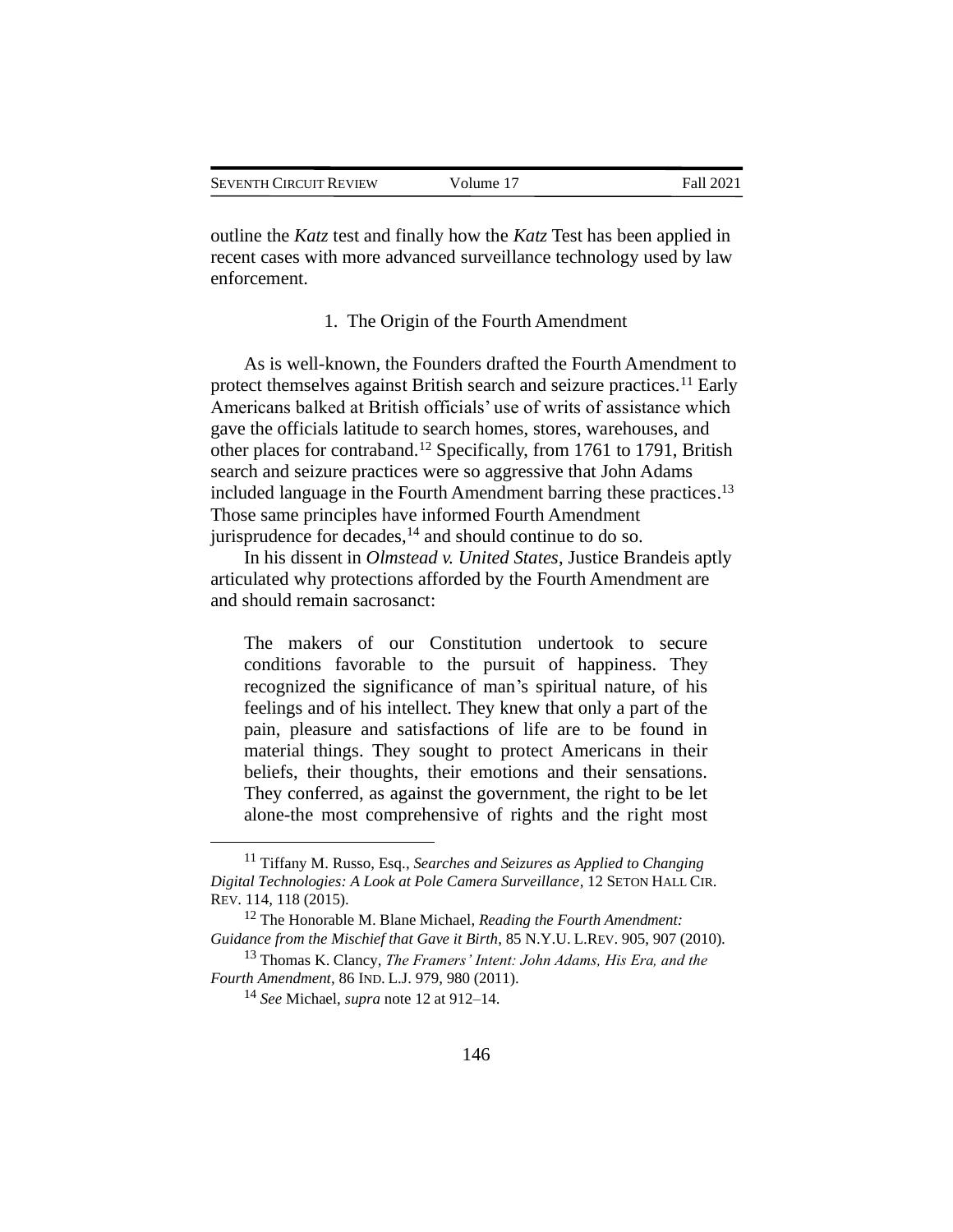valued by civilized men. To protect, that right, every unjustifiable intrusion by the government upon the privacy of the individual, whatever the means employed, must be deemed a violation of the Fourth Amendment.<sup>15</sup>

While the interests of society to employ law enforcement for its protection are certainly important, "[t]he greatest dangers to liberty lurk in insidious encroachment by men of zeal, well-meaning but without understanding."<sup>16</sup>

2. Traditional Fourth Amendment Search Analysis – Trespass

The seminal case that guided Fourth Amendment search analysis prior to *Katz* was *Olmstead v. United States*. <sup>17</sup> The question presented to the Supreme Court in *Olmstead* was "whether the use of evidence of private telephone conversations between the defendants and others, intercepted by means of wire tapping, amounted to a violation of the Fourth . . .Amendment<sup>[]</sup>."<sup>18</sup> The defendants were convicted in district court of a conspiracy to violate the National Prohibition Act.<sup>19</sup> Four federal prohibition officers discovered and collected evidence in their investigation by intercepting telephone messages between the conspirators.<sup>20</sup> To tap the phone lines, officers inserted small wires along telephone wires from the homes of some of the defendants and the telephone wires leading from Olmstead's chief office from where

<sup>15</sup> Olmstead v. United States, 277 U.S. 438, 478 (1928) (Brandeis, J., dissenting), overruled in part by Berger v. State of N.Y., 388 U.S. 41 (1967), and overruled in part by Katz v. United States, 389 U.S. 347 (1967).

<sup>16</sup> *Id.* at 479.

<sup>17</sup> Katz v. United States, 389 U.S. 347, 353 (1967).

<sup>18</sup> *Olmstead*, 277 U.S. at 455. The case also analyzed whether the Fifth Amendment was violated by the wire-tapping activity, but the Court stated that the Fifth Amendment could not be applied unless the Fourth Amendment was violated. *Id.* at 462.

<sup>19</sup> *Id.* at 455.

<sup>20</sup> *Id.* at 456.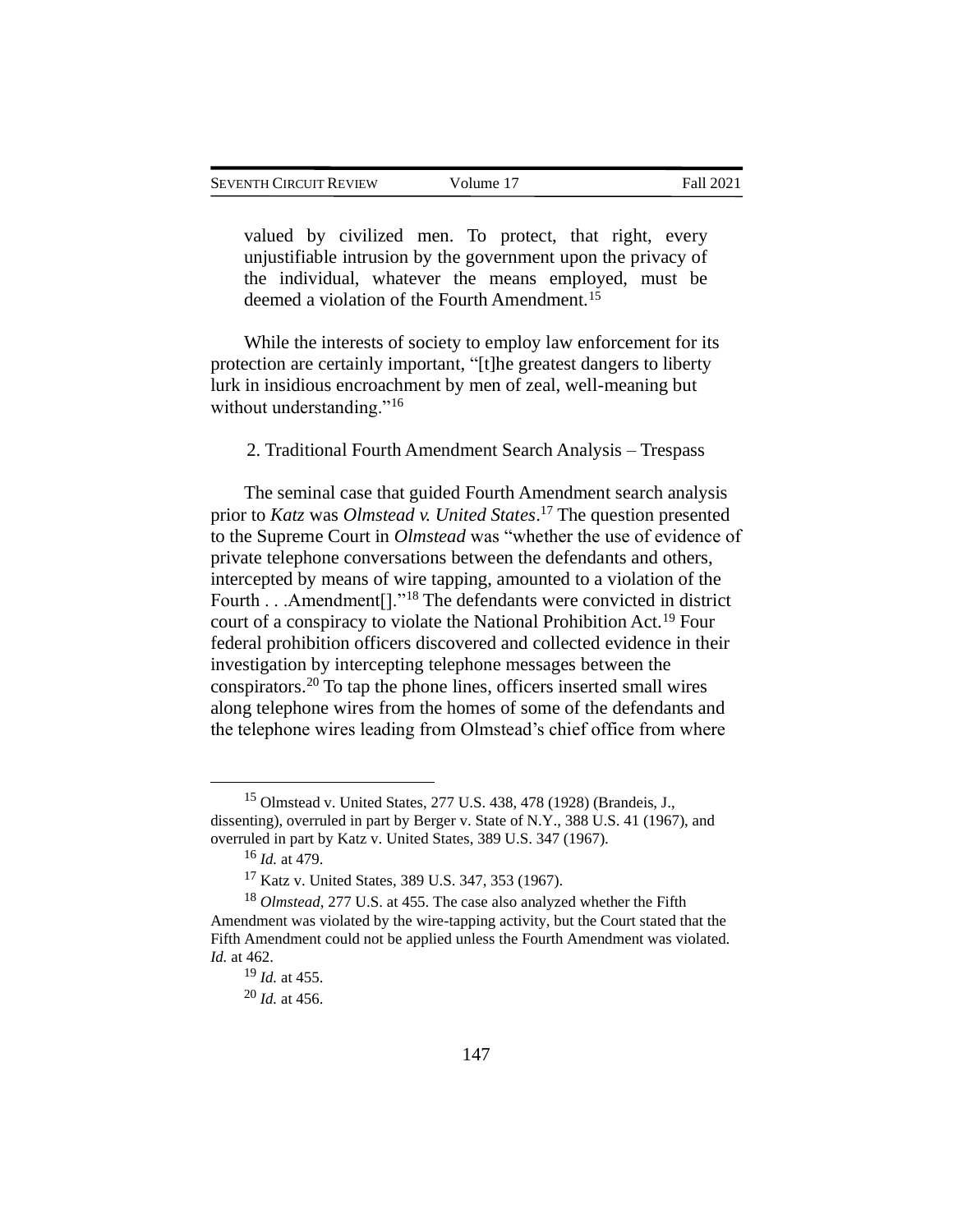he managed the conspiracy.<sup>21</sup> Officers inserted the wires without trespassing upon any property of the conspirators.<sup>22</sup> Evidence gathered over months included large business transactions, orders given for liquor by customers, difficulties the defendants faced, and bribes promised to officers by Olmstead—the chief conspirator—to secure the release of Olmstead's co-conspirators.<sup>23</sup>

The Supreme Court held that the "language of the amendment cannot be extended and expanded to include telephone wires, reaching to the whole world from the defendant's house or office. The intervening wires are not part of his house or office."<sup>24</sup> To support its holding, the Court emphasized the language of the Fourth Amendment<sup>25</sup> itself which specifies "the right of the people to be secure *in their persons, houses, papers, and effects*."<sup>26</sup> Because the wiretapping at issue in *Olmstead* did not constitute a search of the defendants' person, papers, or "tangible material effects or an actual physical invasion of his house," there was no Fourth Amendment violation.<sup>27</sup> The Supreme Court has since departed from this interpretation of the Fourth Amendment to hold that "the reach of that Amendment cannot turn upon the presence or absence of a physical instruction into any given enclosure," <sup>28</sup> which brings us to the modern-day analysis.

3. Modern-Day Fourth Amendment Search Analysis: The *Katz* Test

The current standard applied when a search is challenged under the Fourth Amendment is whether an individual has a

<sup>21</sup> *Id.* at 456–57.

<sup>22</sup> *Id.* at 457.

<sup>23</sup> *Id.*

<sup>24</sup> *Id.* at 465.

<sup>25</sup> *Id.* at 464.

<sup>26</sup> U.S. CONST. amend. IV (emphasis added).

<sup>27</sup> *Olmstead*, 277 U.S. at 466.

<sup>28</sup> Katz v. United States, 389 U.S. 347, 353 (1967).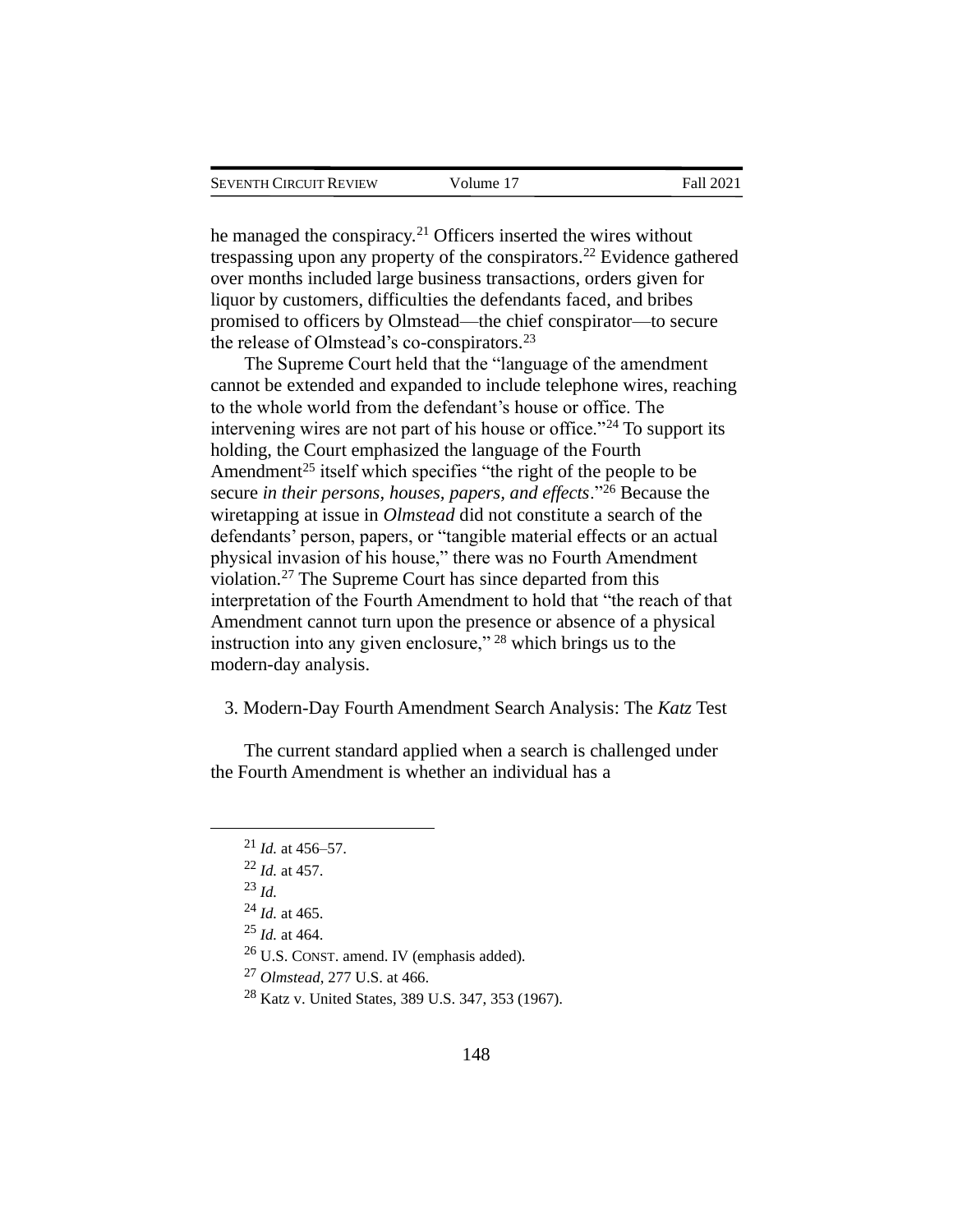"'constitutionally protected reasonable expectation of privacy."<sup>29</sup> In his concurring opinion in *Katz v. United States*, Justice Harlan proposed a two-part guideline which the Supreme Court has since followed: "first that a person ha[s] exhibited an actual (subjective) expectation of privacy, and second, that the expectation [is] one that society is prepared to recognize as 'reasonable.'<sup>30</sup> This guideline is now referred to as the *Katz* Test.<sup>31</sup>

In *Katz*, the prosecution was permitted, over the defendant's objection, to introduce evidence that Federal Bureau of Investigation ("FBI") agents collected, without a warrant, from an electronic listening and recording device attached to the outside of a public telephone booth.<sup>32</sup> The Supreme Court overturned the lower court, holding that law enforcement should have obtained a warrant prior to conducting this form of surveillance.<sup>33</sup> Specifically, the majority stated that what an individual "seeks to preserve as private, *even in an area accessible to the public*, may be constitutionally protected."<sup>34</sup> Further, when someone enters a telephone booth, closes the door behind him or her, and pays for the call, that person "is surely entitled to assume that the words he [or she] utters into the mouthpiece will not be broadcast to the world. To read the Constitution more narrowly is to ignore the vital role that the public telephone has come to play in private communication."<sup>35</sup> It was not relevant to the analysis whether a law enforcement officer could stand outside the phone booth to listen or that the person using the phone booth could be seen from the outside because "the Fourth Amendment protects people, not places."<sup>36</sup>

- <sup>35</sup> *Id.* at 352.
- <sup>36</sup> *Id.* at 351.

<sup>29</sup> California v. Ciraolo, 476 U.S. 207, 211 (1986) (quoting *Katz*, 389 U.S. at 360 (Harlan, J., concurring)).

 $30$  389 U.S. at 361 (Harlan, J., concurring).

<sup>31</sup> *See id.*

<sup>32</sup> *Id.* at 348.

<sup>33</sup> *Id.* at 359.

<sup>34</sup> *Id.* at 351 (emphasis added).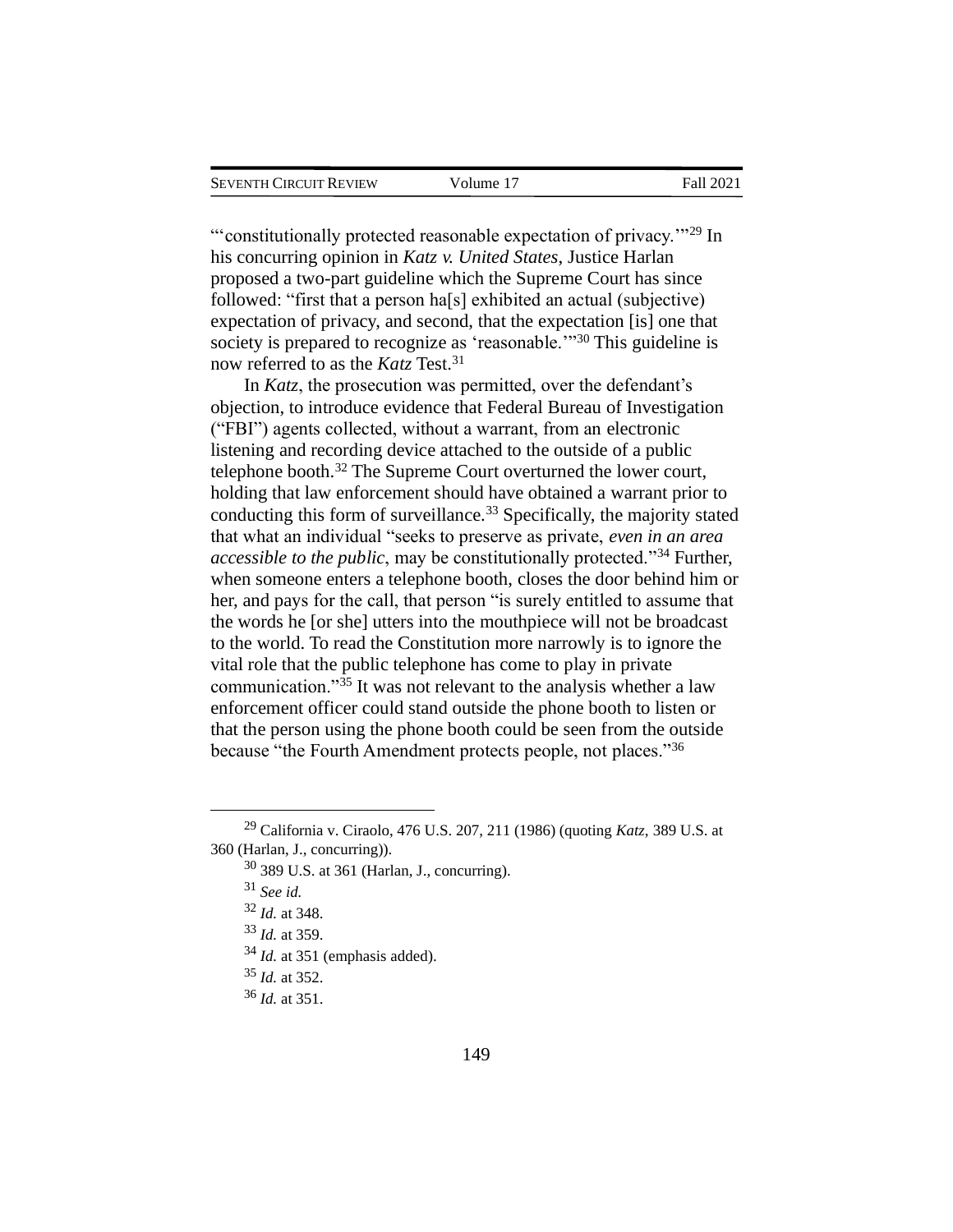4. *Katz* Progeny Responds to Technological Advances

More recent cases have considered technologically advanced methods of surveillance employed by law enforcement. The Supreme Court used the *Katz* Test in *United States v. Knotts*. <sup>37</sup> There, the Court held that placing a beeper in a five-gallon drum of chloroform to monitor a car carrying the drum from its place of purchase to a secluded cabin did not violate the defendant's Fourth Amendment rights.<sup>38</sup> Justice Rehnquist, writing for the majority, applied the first prong of the *Katz*:

A person travelling in an automobile on public thoroughfares has no reasonable expectation of privacy in his movements from one place to another. When [Knotts's codefendant] travelled over the public streets he voluntarily conveyed to anyone who wanted to look the fact that he was travelling over particular roads in a particular direction, the fact of whatever stops he made, and the fact of his final destination when he exited from public roads onto private property.<sup>39</sup>

Rehnquist reasoned that the use of the beeper to track these movements did not alter the fact that the surveillance could have been done visually from public places along the route.<sup>40</sup> Notably, the Court attempted to assuage any fears of a growing surveillance state by emphasizing the limited use of the beeper's transmissions in that case.<sup>41</sup> The majority stated that nothing in the record demonstrated that the beeper was used after it indicated that the chloroform drum had reached its destination.<sup>42</sup> Police merely used the beeper to track the drum from where Knotts picked it up to transport it to his property and

<sup>37</sup> 460 U.S. 276, 280–81 (1983).

<sup>38</sup> *Id.* at 285.

<sup>39</sup> *Id.* at 281–82.

<sup>40</sup> *Id.* at 282.

<sup>41</sup> *Id.* at 284–85.

<sup>42</sup> *Id.*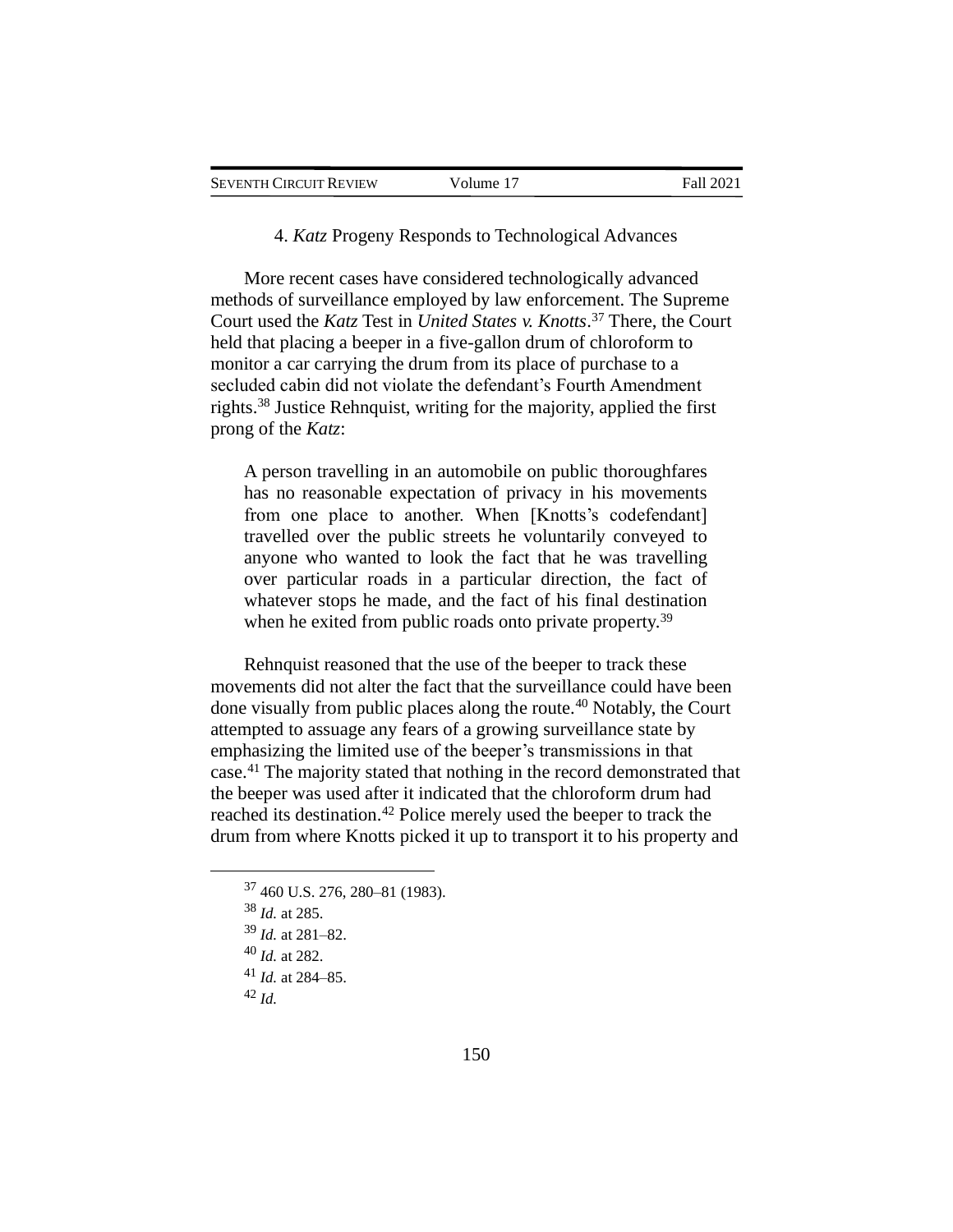| <b>SEVENTH CIRCUIT REVIEW</b> |  |
|-------------------------------|--|
|                               |  |

then used that data to secure a search warrant.<sup>43</sup> Law enforcement did not use the beeper signal to track movement of the chloroform once it reached the defendant's property.<sup>44</sup>

Just three years later, the Supreme Court decided *California v. Ciraolo*. <sup>45</sup> There, the Court was asked to "determine whether the Fourth Amendment is violated by aerial observation without a warrant from an altitude of 1,000 feet of a fenced-in backyard within the curtilage of a home."<sup>46</sup> Curtilage is defined in common law as the area immediately outside one's home where activity is considered related to the "sanctity of [one's] home and the privacies of life."<sup>47</sup> Law enforcement could not observe what was in the backyard from streetlevel because of a six-foot tall outer fence and ten-foot tall inner fence around it.<sup>48</sup> In response to an anonymous tip, police officers secured a private plane to fly over the defendant's house.<sup>49</sup> From overhead, the officers in the plane were able to identify marijuana plants in the defendant's yard.<sup>50</sup>

In its decision, the Court applied the *Katz* Test.<sup>51</sup> It found that the first prong was satisfied. Ciraolo had "met the test of manifesting his own subjective intent and desire to maintain privacy" by erecting a fence around his backyard.<sup>52</sup> When it turned to the second prong of *Katz*, the Court reasoned that the police's observations occurred within publicly navigable airspace in a physically nonintrusive manner.<sup>53</sup> The Court further wrote, "[a]ny member of the public flying in this airspace who glanced down could have seen everything that these

<sup>43</sup> *Id.*

<sup>44</sup> *Id.* at 285. <sup>45</sup> 476 U.S. 207 (1986). <sup>46</sup> *Id.* at 209. <sup>47</sup> Boyd v. United States, 116 U.S. 616, 630 (1886). <sup>48</sup> *Id.* <sup>49</sup> California v. Ciraolo, 476 U.S. 207, 209 (1986). <sup>50</sup> *Id.* <sup>51</sup> *Id.* at 211. <sup>52</sup> *Id.* <sup>53</sup> *Id.* at 213.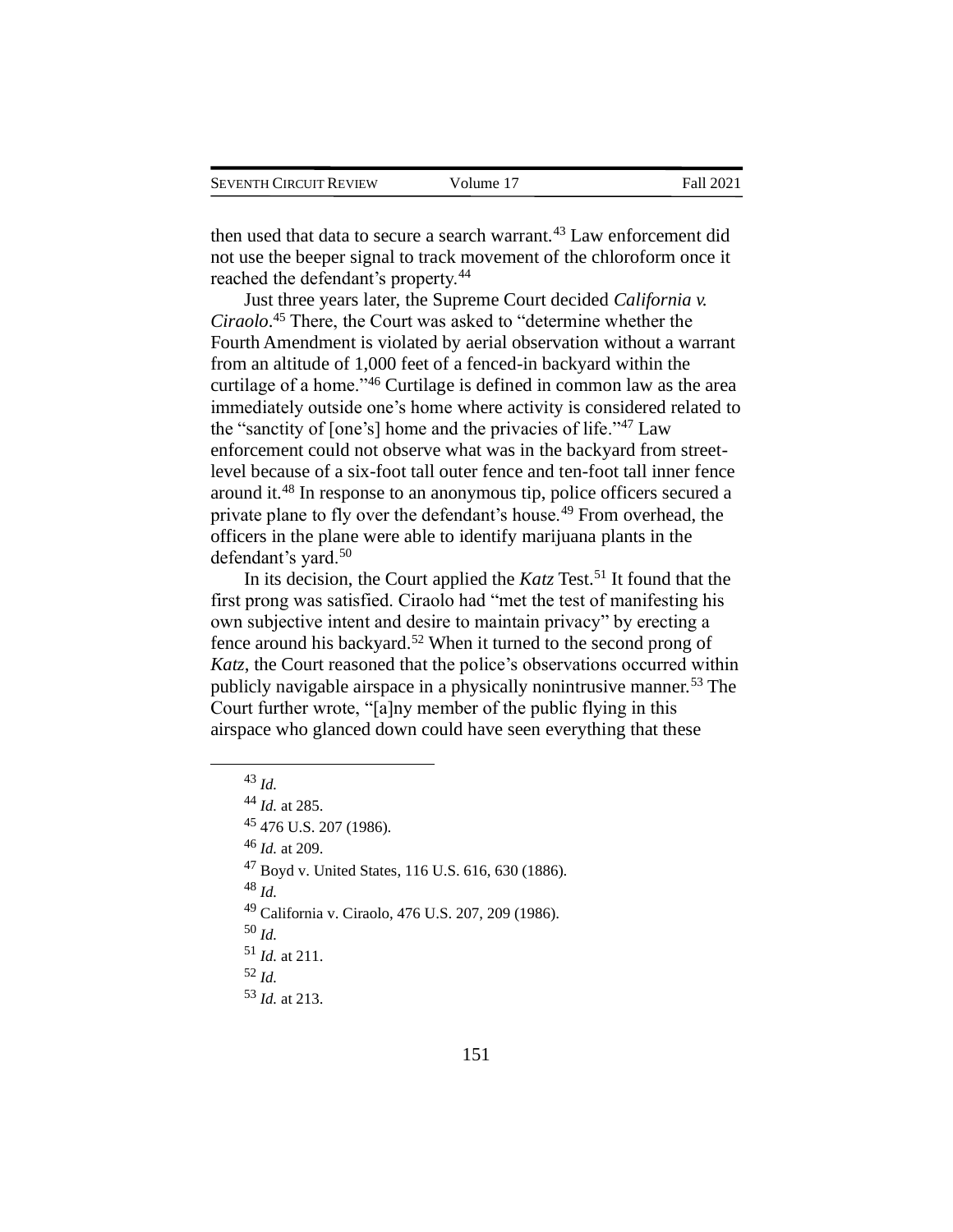officers observed."<sup>54</sup> Because private and commercial flight had become a matter of routine, it was not reasonable for the defendant to expect privacy from being observed by a passing plane.<sup>55</sup> The Court did make it clear that the observation at issue here was only "visible to the naked eye" and a "simple visual observation[] from a public place" rather than a more advanced technology.<sup>56</sup>

The Supreme Court again evaluated the Fourth Amendment implications of more advanced technology in *Kyllo v. United States*. 57 In that case, the Court decided whether thermal-imaging technology aimed at a private home from a public street constituted a search under the Fourth Amendment.<sup>58</sup> The Court held that such actions constituted a search because "obtaining by sense-enhancing technology any information regarding the interior of the home that could not otherwise have been obtained" without a trespass into the home constitutes a search.<sup>59</sup> Justice Scalia, writing for the majority, pushed back against the State's argument that law enforcement only detected heat that radiated from the exterior of the home.<sup>60</sup> Scalia rejected "such a mechanical interpretation of the Fourth Amendment" because changing the approach employed in *Katz*—where the surveillance only picked up sound waves from outside a telephone booth—"would leave the homeowner at the mercy of advancing technology."<sup>61</sup> He further reasoned that the rule the Court adopted in this case must take into account advanced technology that has yet to be developed.<sup>62</sup>

Reviewing another use of new technology, in *United States v. Jones*, the Court held that law enforcement's use of a Global-Positioning-System ("GPS") attached to an individual's vehicle to

<sup>54</sup> *Id.* at 213–14. <sup>55</sup> *Id.* at 215. <sup>56</sup> *Id.* at 214–15. <sup>57</sup> 533 U.S. 27 (2001). <sup>58</sup> *Id.* at 29. <sup>59</sup> *Id.* at 34. <sup>60</sup> *Id.* at 35. <sup>61</sup> *Id.* <sup>62</sup> *Id.* at 36.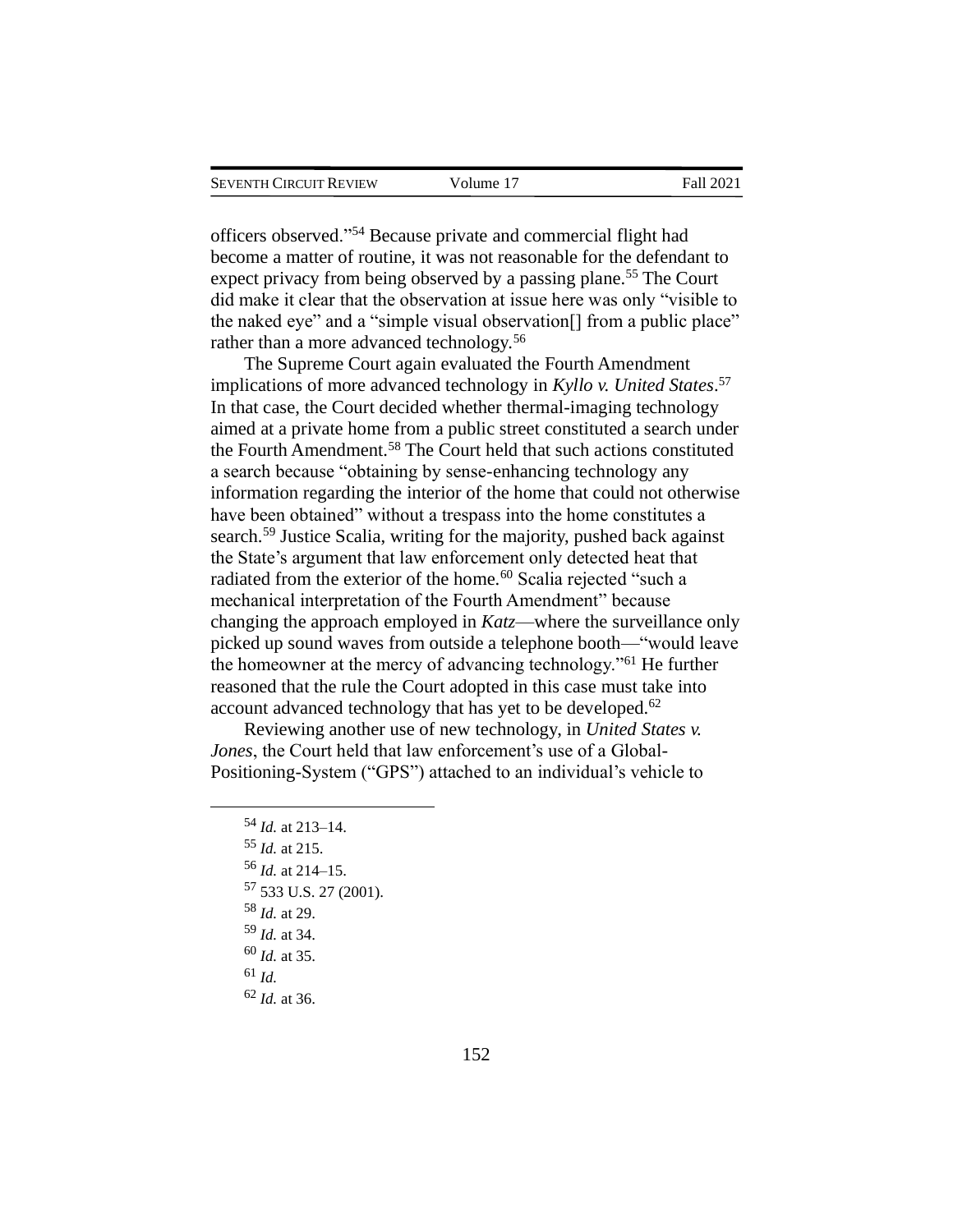monitor the vehicle's movements on public streets constituted a search within the meaning of the Fourth Amendment.<sup>63</sup> The government used the device for twenty-eight days.<sup>64</sup> The Court reasoned that the government "trespassorily inserted the information-gathering device" to conclude an improper search was conducted.<sup>65</sup> Justice Alito's concurring opinion is more informative because it relied on the *Katz* analysis rather than the outdated trespass theory of Fourth Amendment interpretation.<sup>66</sup>

Under the modern-day approach, Alito wrote that "relatively short-term monitoring of a person's movements on public streets accords with expectations of privacy that our society has recognized as reasonable."<sup>67</sup> Further emphasizing the length of the warrantless surveillance at issue, he went on to assert that prolonged GPS monitoring when investigating most criminal activity would intrude upon society's privacy expectations.<sup>68</sup> Alito concluded that "the lengthy monitoring that occurred in this case constituted a search."<sup>69</sup>

The Supreme Court again articulated the problem of prolonged surveillance without a warrant in *Carpenter v. United States*. <sup>70</sup> There, the Court held that the 127-day collection of defendant's cell-site location information was a Fourth Amendment search.<sup>71</sup> The Court reasoned that "an all-encompassing record of the holder's whereabouts," exposing "an intimate window into a person's life, revealing not only his particular movements, but through them" his

<sup>68</sup> *Id.*

<sup>69</sup> *Id.* at 431(Alito, J., concurring).

<sup>70</sup> 585 U.S. \_\_, 138 S.Ct. 2206 (2018).

<sup>71</sup> *Id.* at 2211–12.

<sup>63</sup> 565 U.S. 400, 404 (2012).

<sup>64</sup> *Id.* at 403.

<sup>65</sup> *Id.* at 410.

<sup>66</sup> *Id.* at 418–19 (Alito, J., concurring) (explaining that the majority's analysis "has little if any support in current Fourth Amendment case law").

<sup>67</sup> *Id.* at 430 (Alito, J., concurring).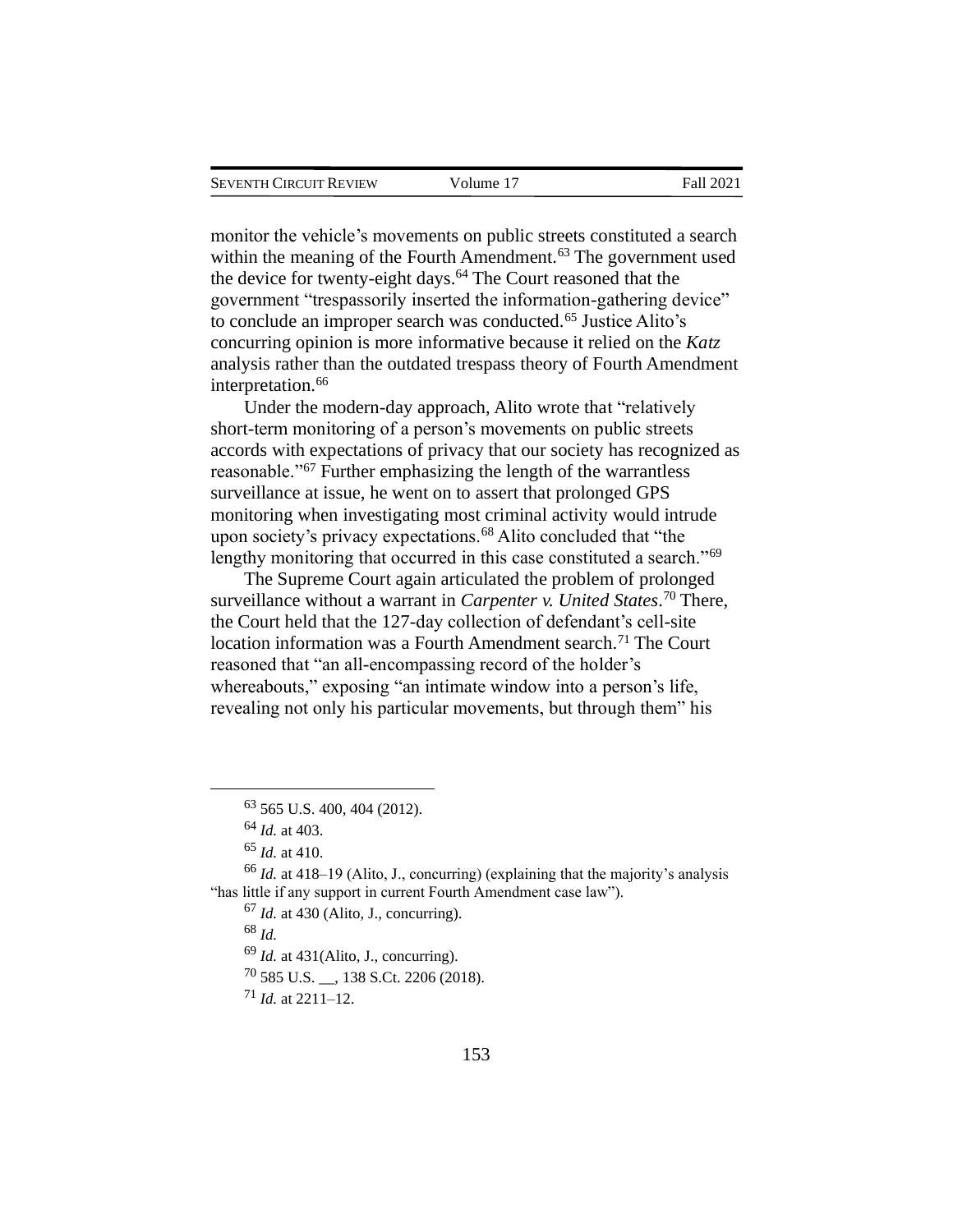| <b>SEVENTH CIRCUIT REVIEW</b> | Volume 17 | Fall 2021 |
|-------------------------------|-----------|-----------|
|-------------------------------|-----------|-----------|

associations with family, friends, politics, a profession, and a religion violated the reasonable expectation of privacy.<sup>72</sup>

Justice Rehnquist put it best when he wrote—in response to the *Knotts* defendant's concern that the result of the holding would be that twenty-four-hour warrantless surveillance of anyone would be possible<sup>73</sup>—that "if such dragnet type of law enforcement practices as [Knotts] envisions should eventually occur, there will be time enough then to determine whether different constitutional principles may be applicable."<sup>74</sup> Now is that time.

#### *B. Facts of the Case*

Between 2013 and 2016, law enforcement investigated a large methamphetamine distribution conspiracy in central Illinois which led to Travis Tuggle's prosecution.<sup>75</sup> The main evidence that the state used in its case against Tuggle was surveillance footage from cameras installed on public property on nearby utility poles, called pole cameras. <sup>76</sup> Law enforcement never sought a warrant for the cameras, and no exception to the warrant requirement applied.<sup>77</sup> The cameras could view the front of Tuggle's home, an adjoining parking area, and a shed owned by Tuggle's codefendant, Joshua Vaultonburg.<sup>78</sup>

These cameras recorded activity at Tuggle's home for nearly eighteen months around the clock.<sup>79</sup> Law enforcement could remotely

<sup>79</sup> *Id.*

<sup>72</sup> *Id.* at 2217.

<sup>73</sup> United States v. Knotts, 460 U.S. 276, 283 (1983).

<sup>74</sup> *Id.* at 284.

<sup>75</sup> United States v. Tuggle, 4 F.4th 505, 511 (7th Cir. 2021).

<sup>76</sup> *Id.* at 511–12.

<sup>77</sup> *Id.* at 512. *See, e.g.*, Johnson v. United States, 333 U.S. 10, 14–15 (1948) (exceptional circumstances exist "in which, on balancing the need for effective law enforcement against the right of privacy" a search warrant may be "dispensed with"); Carroll v. United States 267 U.S. 132, 149 (1925) (search and seizure without a warrant is valid when "made upon probable cause, that is, upon a belief, reasonably arising out of circumstances known to the seizing officer").

<sup>78</sup> *Tuggle*, 4 F.4th at 511.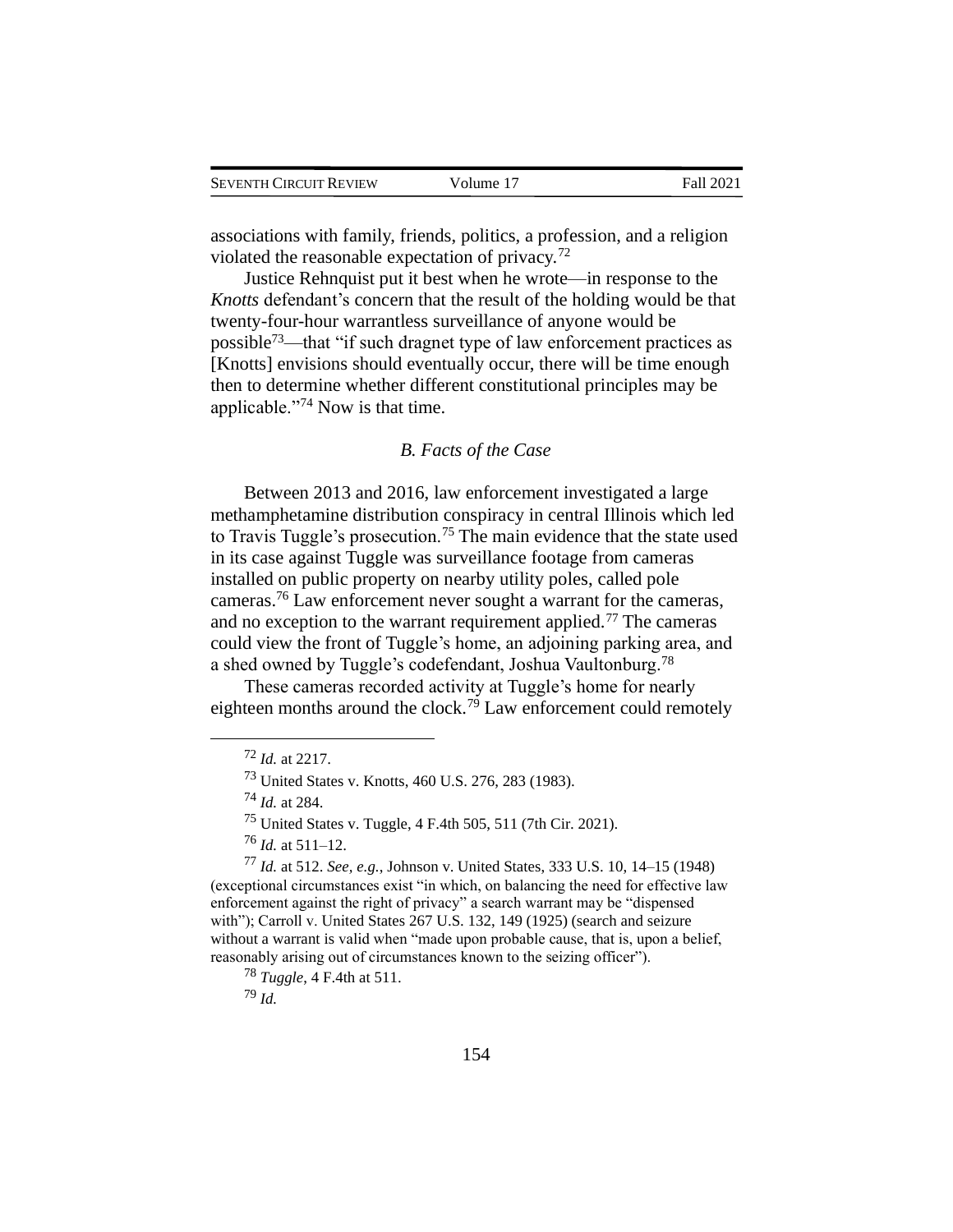zoom, pan, and tilt the cameras; they could also view the footage in real-time and review it from the FBI office in Springfield, Illinois.<sup>80</sup> Utilizing cameras in this way gave law enforcement a major advantage.<sup>81</sup> Officers monitored every moment of the activity at Tuggle's home completely unnoticed unlike warrantless in-person surveillance which could have signaled to Tuggle that he was being watched.<sup>82</sup> This advantage was particularly useful because Tuggle's neighborhood was lightly traveled and surveillance vehicles on the street would have been obvious.<sup>83</sup>

Because of the cameras, law enforcement agents were able to tally over 100 instances of what presumably was distribution of methamphetamine from Tuggle's residence.<sup>84</sup> The footage showed persons arriving at his home with various items and leaving with smaller items or nothing.<sup>85</sup> Later, other individuals supposedly arrived, paid for the drugs, and left.<sup>86</sup> Officers also reviewed footage of Tuggle leaving his home to put items in Vaultonburg's shed.<sup>87</sup>

Law enforcement then used the recordings to secure a search warrant for the inside of Tuggle's home.<sup>88</sup> As a result, a grand jury indicted Tuggle on two counts: (1) a violation of 21 U.S.C. § 841(a)(1) and  $(b)(1)(A)$  for conspiring to distribute, and possession with intent to distribute, at least fifty grams of methamphetamine and at least 500 grams of a mixture containing methamphetamine, and (2) a violation of 21 U.S.C. § 856(a)(1) for maintaining a drug-involved premises.<sup>89</sup>

Prior to trial, Tuggle moved to suppress the pole camera evidence, arguing its collection violated his Fourth Amendment rights against

<sup>80</sup> *Id.* <sup>81</sup> *See id.* <sup>82</sup> *Id.* <sup>83</sup> *Id.* <sup>84</sup> *Id.* <sup>85</sup> *Id.* at 512. <sup>86</sup> *Id.* <sup>87</sup> *Id.* <sup>88</sup> *Id.* <sup>89</sup> *Id.*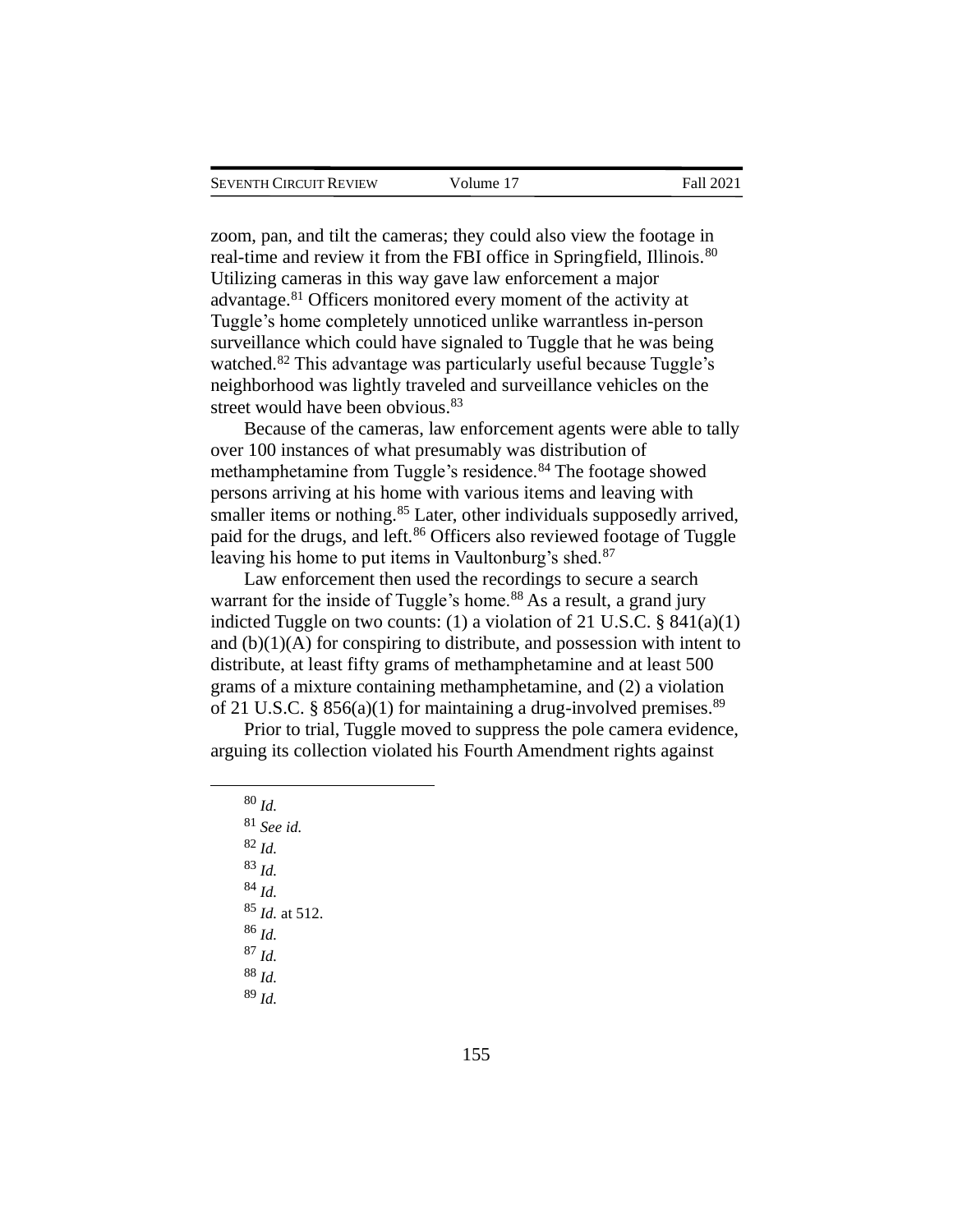unlawful search without a warrant.<sup>90</sup> The district court denied the motion and Tuggle's two motions to reconsider, explaining that the camera usage did not constitute a search.<sup>91</sup> The day before trial, Tuggle entered a conditional guilty plea to both counts in the indictment but reserved his right to appeal the court's denial of his motions to suppress.<sup>92</sup> He was sentenced to 360 months' imprisonment on count one and 240 months' imprisonment on count two to be served concurrently.<sup>93</sup> Tuggle timely appealed to the Seventh Circuit.<sup>94</sup>

# *C. Seventh Circuit Holding*

The Seventh Circuit held in *Tuggle* "that the extensive pole camera surveillance in this case did not constitute a search under the current understanding of the Fourth Amendment."<sup>95</sup> The court stated that Supreme Court precedent and a lack of statutory or jurisprudential methods to curb law enforcement's use of the surveillance systems in Tuggle's case prohibited it from finding for Tuggle.<sup>96</sup> Further, the court suggested that "it might soon be time to revisit the Fourth Amendment test established in *Katz*" or that Congress should legislate to protect privacy rights as technology advances.  $97$ 

## *D. How the Seventh Circuit Erred*

This part details three principal arguments. First, that the Seventh Circuit's opinion in *Tuggle* does not follow the *Katz* Test because, under the second prong, society would consider eighteen months of continuous surveillance a violation of privacy. Second, by stating that

<sup>90</sup> *Id.* <sup>91</sup> *Id.* <sup>92</sup> *Id.* <sup>93</sup> *Id.* <sup>94</sup> *Id.* <sup>95</sup> *Id.* at 511. <sup>96</sup> *Id.* <sup>97</sup> *Id.* at 528.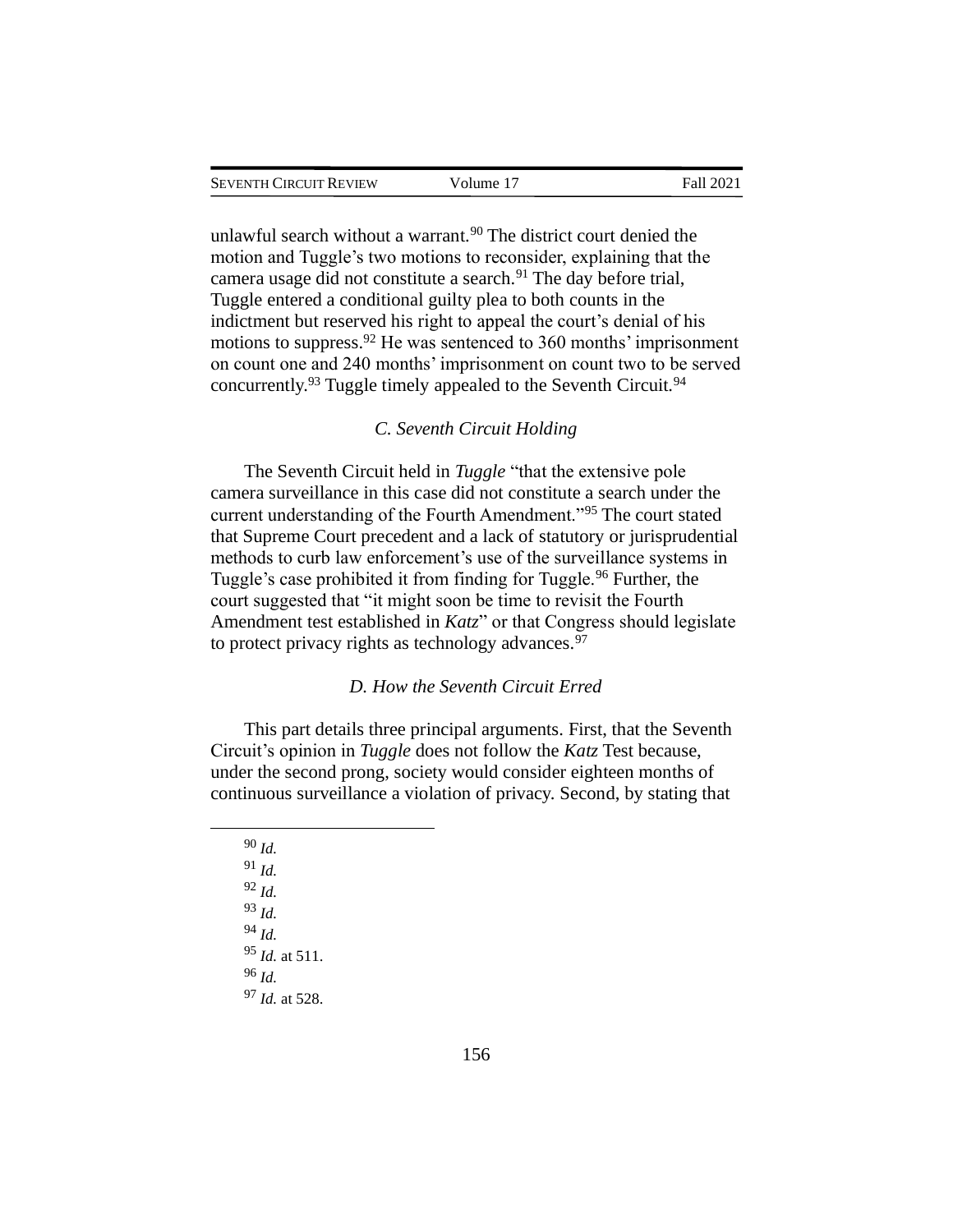the Fourth Amendment may not protect individuals once a technology becomes widespread, the Seventh Circuit set a dangerous precedent. Third, the court failed to consider the practical impact of the type of surveillance at issue in *Tuggle*, especially in the age of COVID-19 lockdowns and remote work.

## 1. Contrary to *Katz*

The Seventh Circuit's holding in the instant case does not comply with the *Katz* Test. The court correctly notes that the first, subjective prong of the test has not been applied or used uniformly, and that some scholars question its significance in addressing these types of cases.<sup>98</sup> Because the court did not discuss the first prong in this case, neither will I; the court did not find that the first prong was dispositive for the Fourth Amendment analysis. <sup>99</sup> The second prong of *Katz* looks at whether "the expectation [of privacy is] one that society is prepared to recognize as 'reasonable.'"<sup>100</sup>

In evaluating Tuggle's claim under the second, objective prong of *Katz*, the court wrote, "Tuggle knowingly exposed the areas captured by the three cameras. . . . He therefore did not have an expectation of privacy that society would be willing to accept as reasonable in what happened in the front of his home."<sup>101</sup> To support this conclusion, the Seventh Circuit relied heavily on Supreme Court precedent with facts far removed from the case at bar.<sup>102</sup> Specifically, it cited *Kyllo* to distinguish the use of pole cameras here and *Ciraolo* to analogize to the use of pole cameras here. <sup>103</sup>

<sup>98</sup>*Id.* at 514.

<sup>&</sup>lt;sup>99</sup> It should be noted that Tuggle did not erect a fence around his property or otherwise shield it from public view, a typical sign of a subjective expectation of privacy, but the Seventh Circuit did not find that fact to be dispositive. *Id.* at 513.

<sup>100</sup> Katz v. United States, 389 U.S. 347, 361 (1967) (Harlan, J., concurring).

<sup>101</sup> *Tuggle*, 4 F.4th at 514.

<sup>102</sup> *Id.* at 514–17.

<sup>103</sup> *Id.* (citing Kyllo v. United States, 533 U.S. 27, 40 (2001); *Ciraolo*, 476 U.S. at 213).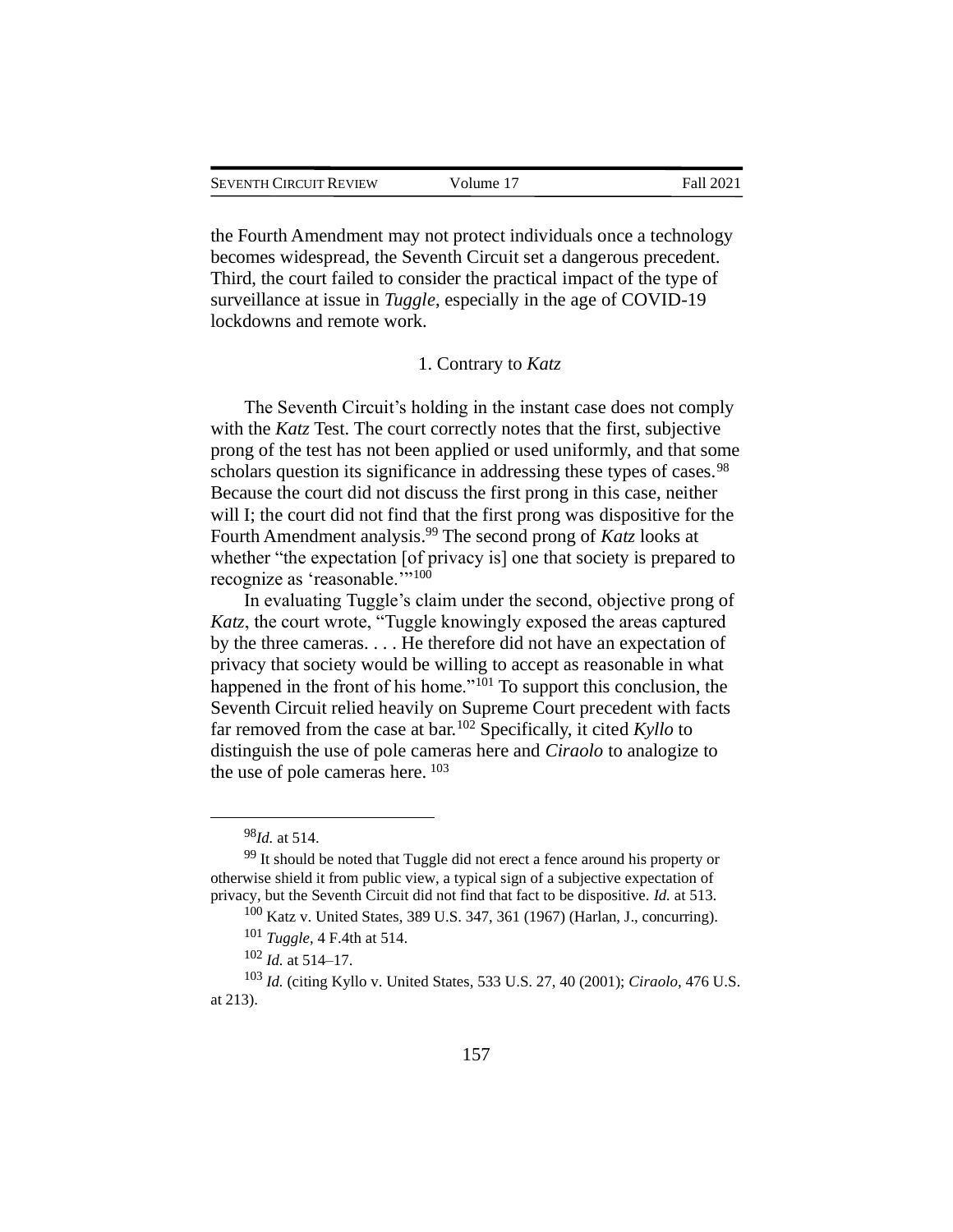| <b>SEVENTH CIRCUIT REVIEW</b> | Volume 17 | Fall 2021 |
|-------------------------------|-----------|-----------|
|                               |           |           |

Contrary to the court's opinion, the prolonged use of pole cameras here is more akin to the former, where law enforcement used thermal imaging technology, than the latter, where officers conducted a flyover at 1,000 feet. Specifically, as Tuggle argued, using pole cameras for eighteen months nonstop gave law enforcement a view into his life that could not have been revealed by short-term surveillance.<sup>104</sup> While it is true that the pole cameras used did not allow the government to see inside Tuggle's house, nor did the cameras capture Tuggle's movements outside the home, the cameras recorded the comings and goings at his home which revealed a significant amount of information.<sup>105</sup>

The *Carpenter* holding applies to the eighteen-month camera surveillance of Tuggle. The Supreme Court's concern in *Carpenter* was that the cell-site location data provided law enforcement with "an all-encompassing record" of the holder's activity and associations with family and friends in violation of reasonable expectations of privacy.<sup>106</sup> The cameras at issue in the instant case viewed and recorded who came and went from Tuggle's home; law enforcement could see who his friends and family were, what deliveries were made, when he came and left, how long visitors stayed, etc. for a year and a half. That is certainly enough time to uncover "an intimate window" into and detailed record of Tuggle's life. By observing Tuggle for this long absent a warrant, law enforcement went too far, similar to the officers in the *Carpenter* case.

It is essential to note that the cameras here did not capture any activity that was illegal on its face. Rather, the officers counted occasions of "what they *suspected* were deliveries of

<sup>104</sup> *Tuggle*, 4 F.4th at 517. This principle is called the mosaic theory which has been defined in various ways. Essentially, it is the theory that law enforcement "can learn more from a given sliver of information if it can put that information in the context of a broader pattern, a mosaic." Matthew B. Kugler & Lior Jacob Strahilevitz*, Actual Expectation of Privacy, Fourth Amendment Doctrine, and the Mosaic Theory*, 2015SUP. CT. REV. 205, 205 (2015). The Supreme Court has not bound lower courts to apply the theory.

<sup>105</sup> *Tuggle*, 4 F.4th at 511.

<sup>106</sup> 585 U.S. \_\_, 138 S.Ct. 2211–12, 2217 (2018).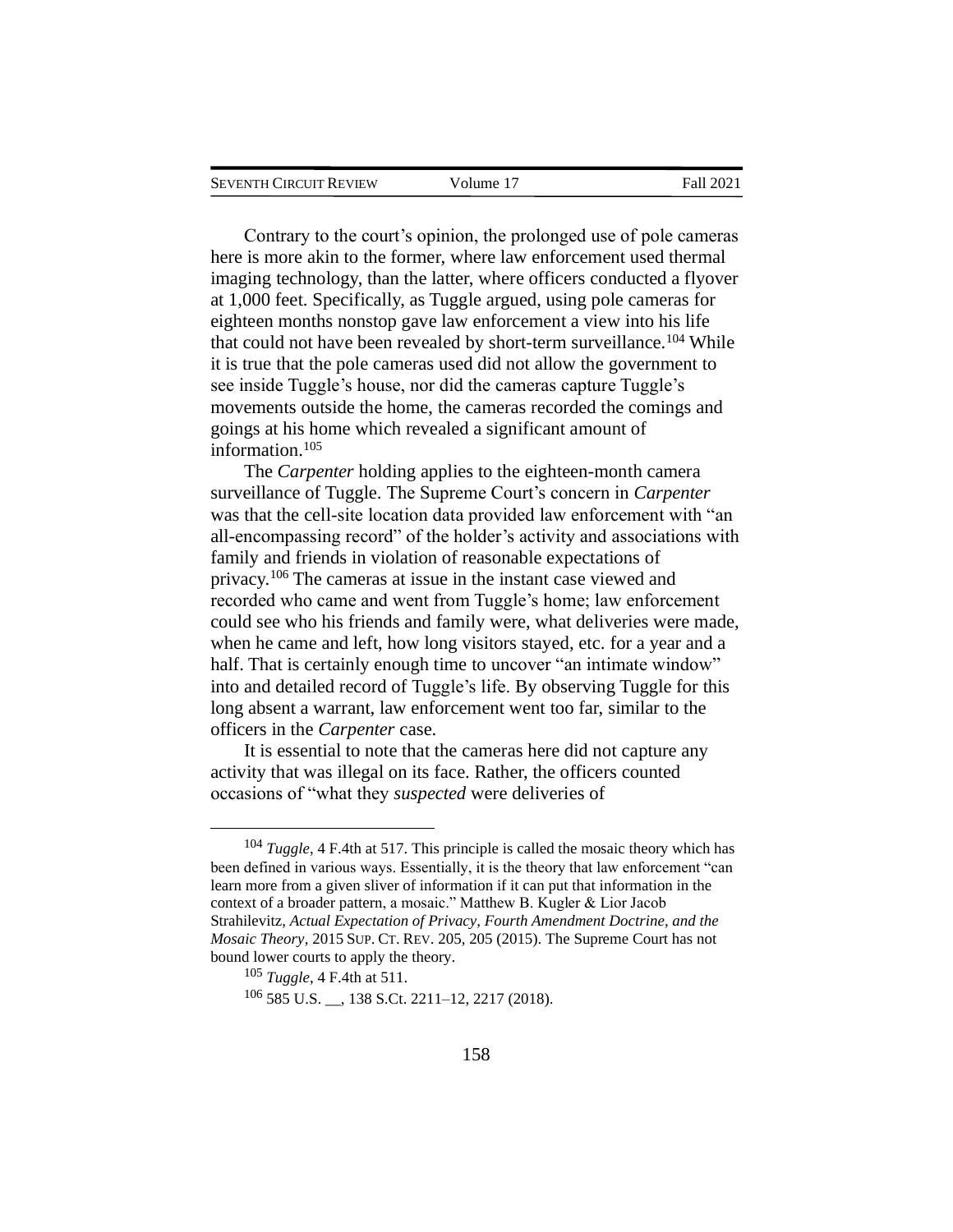| Seventh Circuit Review | Volume 17 | Fall 2021 |
|------------------------|-----------|-----------|
|                        |           |           |

methamphetamine to Tuggle's residence."<sup>107</sup> Law enforcement did not collect footage of actual drugs or money changing hands nor did it have footage of manufacturing drugs at Tuggle's home.<sup>108</sup> The pole cameras captured people coming to Tuggle's home with items and later leaving with smaller items.<sup>109</sup> They also recorded others later entering the home to "*purportedly* pay for and pick up methamphetamine."<sup>110</sup> The Seventh Circuit wrote that "the recordings showed Tuggle carrying items to Vaultonburg's shed across the street" which was further evidence of a drug operation.<sup>111</sup> These activities do not necessarily demonstrate illegal activity, but may show that a person is running any type business from their home.<sup>112</sup> Without more, the activity recorded at Tuggle's home would likely not suggest a massive illegal drug operation. By concluding that this activity does evidence illegal behavior, the court takes for granted law enforcement's justification for surveilling Tuggle for as long as it did, but the Fourth Amendment was drafted in order to protect against this level of surveillance without a warrant.

The Seventh Circuit attempted to distinguish between tracking a person's movements outside the home and tracking who visits the home.<sup>113</sup> "[T]he cameras only highlighted Tuggle's *lack* of movement, surveying only the time he spent at home and thus not illuminating what occurred when he *moved* from his home," the court wrote.<sup>114</sup>

<sup>112</sup> For example, a person running a bakery from their house may receive shipments of ingredients such as flour, sugar, eggs, etc. from delivery persons which could appear to be "large items." Those persons would then leave the home with payment that may look like a "small item." Later, individuals may arrive at the home to pick up and pay for baked goods. The baker may keep extra supplies or leftover baked goods outside the home in a shed, so they have enough room in the kitchen to bake the next batch.

<sup>113</sup> *Id.* at 524.

<sup>114</sup> *Id.* at 511 (emphasis original).

<sup>107</sup> *Id.* at 511 (emphasis added).

<sup>108</sup>*Id.* at 511–12.

<sup>109</sup> *Id.*

<sup>110</sup> *Id.* at 512 (emphasis added).

<sup>111</sup> *Id.*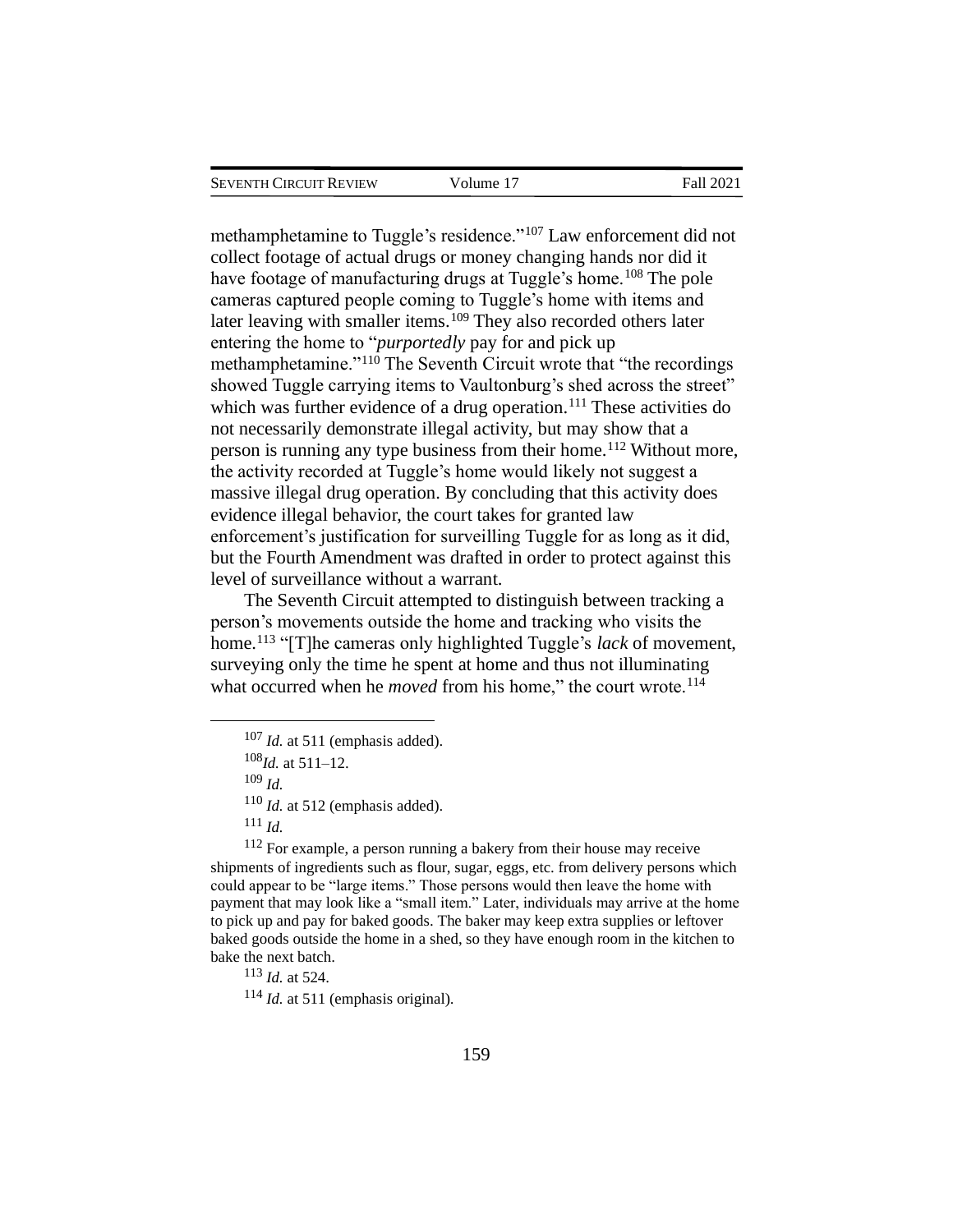This distinction is not convincing because the pole camera recordings provided a clear picture of Tuggle's activity at his home for eighteen months. That should be more than enough to put together an idea of the intimacies of Tuggle's life, a violation of society's reasonable expectations of privacy and therefore a violation of the Fourth Amendment. As the South Dakota Supreme Court rightly stated, "the fact that 'the public does not get exposed to the aggregate of another's comings and goings' was a factor that ought [to] be considered and weighed" against finding a permissible search. $115$ 

The use of warrantless camera surveillance should be limited. Allowing eighteen months of nonstop observation does not comport with the Supreme Court's contemplation in *Knotts*. Other cases, too, emphasize the short-term nature of warrantless pole camera use even where courts eventually found an acceptable search without a warrant.

In *United States v. Houston*, the district court for the Eastern District of Tennessee held that warrantless video surveillance beyond fourteen days violated reasonable expectations of privacy. 116 Specifically, the court stated it did not have "information that the agents attempted to limit the intrusiveness of the video surveillance, other than limiting monitoring of the camera primarily to 'daylight hours.'" <sup>117</sup> Even that minor limitation did not exist in *Tuggle*. Further, "neither the testimony at the hearings nor [law enforcement's] affidavits state that the agents stopped monitoring the camera when others besides the Defendant and his brother Rocky Houston were at the property."<sup>118</sup> From this opinion, it is difficult to determine what limitations on surveillance absent a warrant the court would prefer law enforcement apply in order to hold that a search did not violate the Fourth Amendment. The court found that warrantless surveillance of

<sup>115</sup> Alayna Holmstrom, *Big Brother Isn't Watching: How State v. Jones Transformed What One Can See with a Naked Eye into a Fourth Amendment Search*, 63 S.D. L. REV. 450, 456 (2018) (quoting State v. Jones. 903 N.W.2d 101, ¶ 20 (2017)).

<sup>116</sup> 965 F.Supp. 2d 855, 871 (E.D. Tenn. 2013).

<sup>117</sup> *Id.* at 898.

<sup>118</sup> *Id.*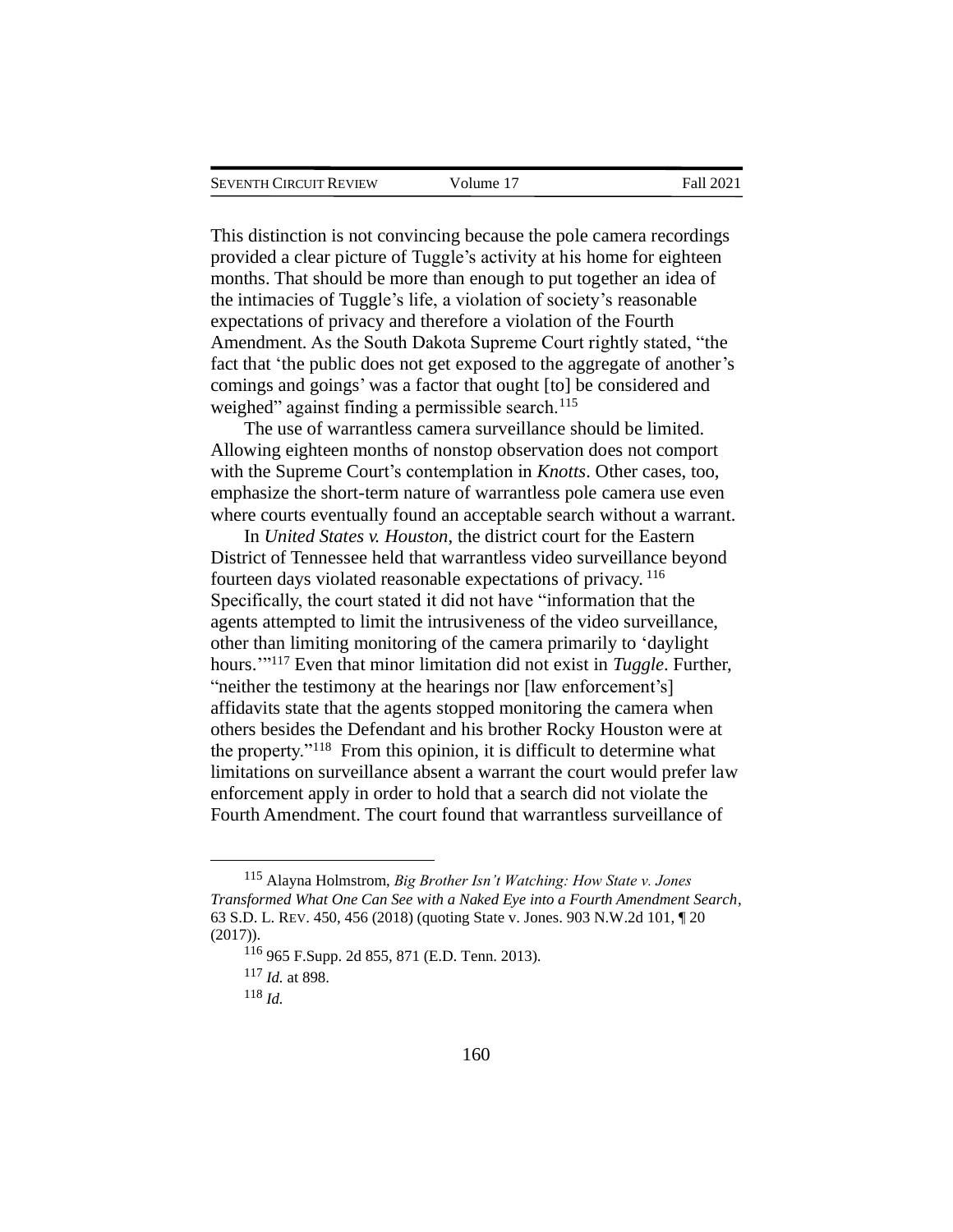| <b>SEVENTH CIRCUIT REVIEW</b> | Volume 17 | Fall 2021 |
|-------------------------------|-----------|-----------|
|                               |           |           |

the defendant's curtilage for more than fourteen days was a violation of the Fourth Amendment.<sup>119</sup>

Similarly in *United States v. Anderson-Bagshaw*, the court "confess[ed] some misgivings about a rule that would allow the government to conduct long-term video surveillance of a person's backyard without a warrant." <sup>120</sup> In that case, the court reviewed twenty-four-day warrantless pole camera surveillance.<sup>121</sup> The Sixth Circuit addressed society's expectation when it wrote that "[f]ew people, it seems, would expect that the government can constantly film their backyard for over three weeks using a secret camera that can pan and zoom and stream a live image to government agents." <sup>122</sup> The surveillance at issue in *Tuggle* was twenty-six times longer than the three weeks the Sixth Circuit decided may be too far. The *Anderson-Bagshaw* court also distinguished *Ciraolo* by noting that case involved only a brief flyover rather than prolonged surveillance, <sup>123</sup> as the Seventh Circuit should have done in *Tuggle*.

The Supreme Court, through the cases discussed in this section, has emphasized the importance of protecting individuals from advancing technology and prolong warrantless surveillance. By permitting the type of surveillance at issue in *Tuggle*, the Seventh Circuit chose to depart from the underlying principles of the Supreme Court's precedent and wrote an opinion contrary to *Katz*.

# 2. Precedent-Setting Concerns

In addition to the issues with the Seventh Circuit's analysis, the opinion fails to adequately address its harmful precedential value. While the court state that its "confidence that the Fourth Amendment (as currently understood by the courts) will adequately protect individual privacy from government intrusion diminishes," it did not

<sup>119</sup> *Id.*

<sup>120</sup> 509 Fed.Appx. 396, 405 (6th Cir. 2012).

<sup>121</sup> *Id.*

<sup>122</sup> *Id.*

<sup>123</sup> *Id.*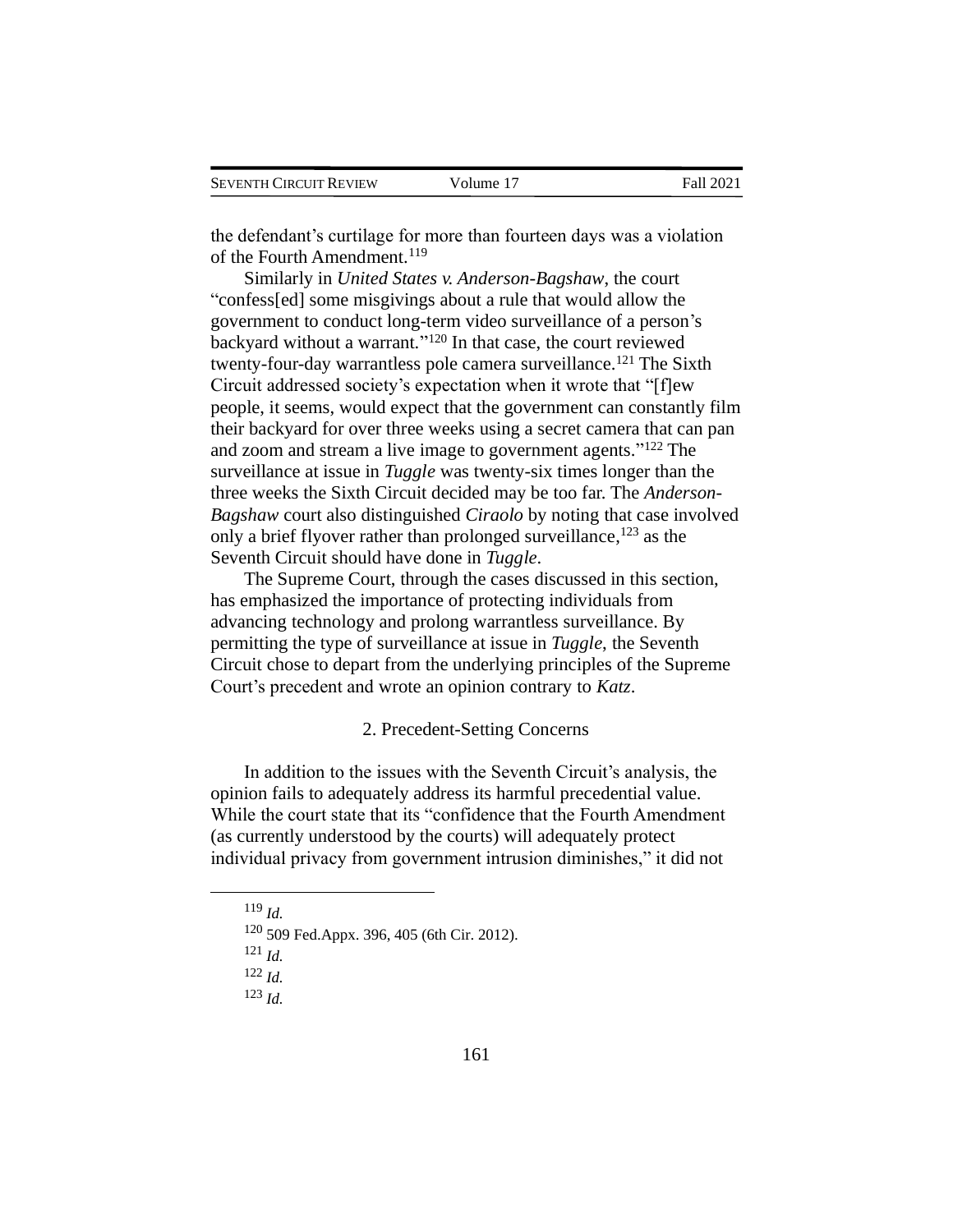| Seventh Circuit Review | Volume 17 | Fall 2021 |
|------------------------|-----------|-----------|
|                        |           |           |

seek to change tack with this case of first impression.<sup>124</sup> The court even went as far as to say, "[o]nce a technology is widespread, the Constitution may no longer serve as a backstop preventing the government from using that technology to access massive troves of previously inaccessible private information because doing so will no longer breach society's newly minted expectations."<sup>125</sup>

Looking back at the Founding era, simply because British soldiers intruded upon someone's house did not mean that they should not have expected privacy.<sup>126</sup> Aggressive searches by British officials were widespread.<sup>127</sup> That did not change a person's expectation that they would have privacy at home.<sup>128</sup> In fact, it was these expectations of privacy that birthed the Fourth Amendment.<sup>129</sup> Similarly, once public telephone booths became popular, people did not suddenly expect that their conversations would be recorded.<sup>130</sup> The *Katz* court decided that individuals would not want their words broadcast to the public.<sup>131</sup>

The issue of Fourth Amendment privacy has always developed with technology to protect individuals. By changing course solely because a certain technological tool is "widespread" opens up a much broader scope of what the government can do to surveille people in the United States without the judicial oversight that comes with a warrant. Drones affixed with cameras are now widely available, <sup>132</sup> but it is unlikely that most people would suggest they do not expect privacy

<sup>129</sup> *See id.* at 919–20.

<sup>130</sup> Katz v. United States, 389 U.S. 347, 352 (1967) (describing the "vital role" publicly available phone booths had come to play in communication).

<sup>131</sup> *Id.*

<sup>132</sup> Insider Intelligence, *Drone market outlook in 2021: industry growth trends, market stats and forecast*, BUS. INSIDER (Feb. 4, 2021) https://www.businessinsider.com/drone-industry-analysis-market-trends-growth-

forecasts. ("Sales of US consumer drones to dealers surpassed \$1.25 billion in 2020").

<sup>124</sup> United States v. Tuggle, 4 F.4th 505, 527 (7th Cir. 2021).

<sup>125</sup> *Id.*

<sup>126</sup> *See* Michael, *supra* note 12 at 919–20.

<sup>127</sup> *See id.* at 920.

<sup>128</sup> *See id.* at 919–21.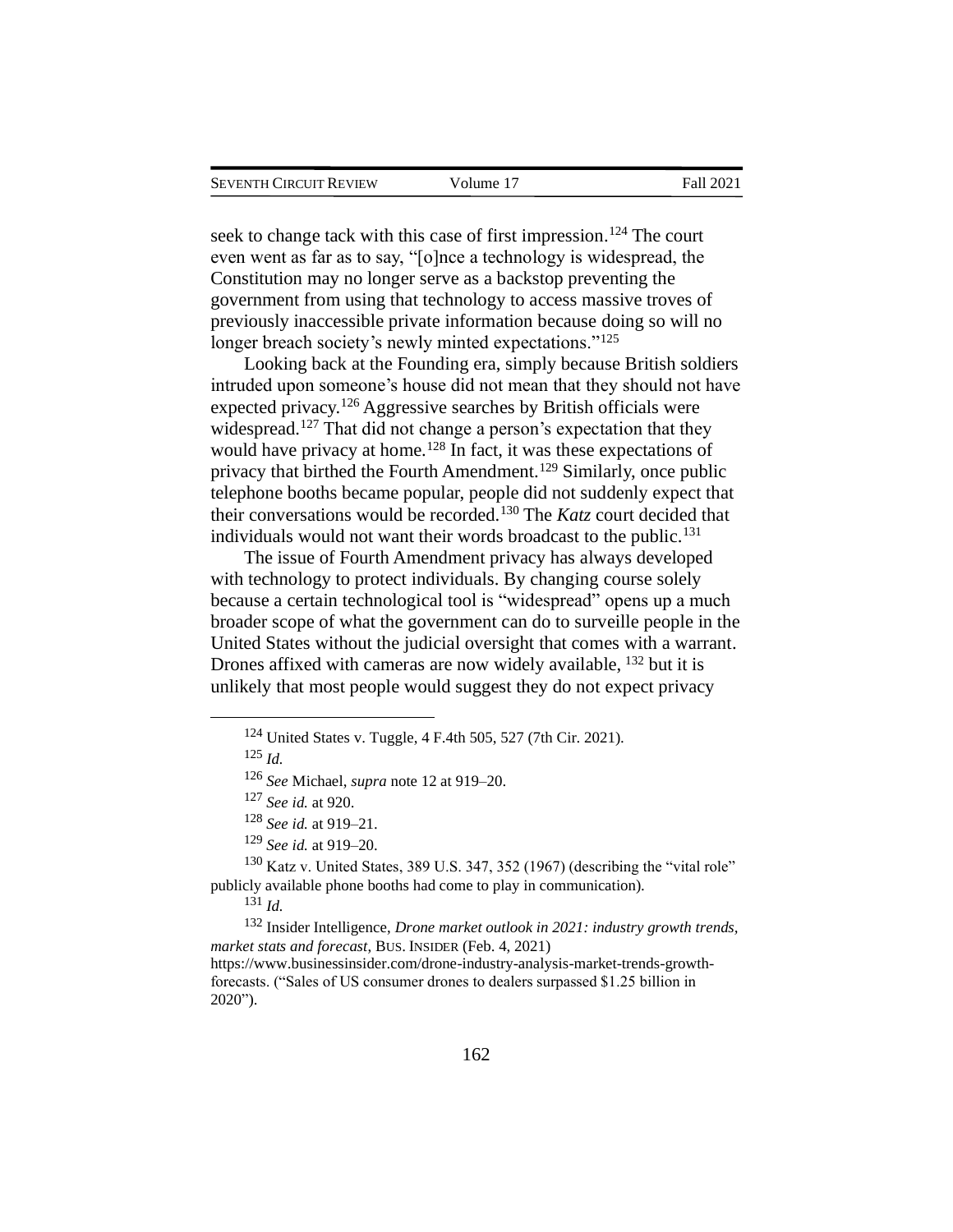from drone surveillance almost anywhere they go. Ring brand doorbells which have cameras are rapidly becoming more common.<sup>133</sup> That does not mean that the average person expects for law enforcement to have access to recording of them every time they walk by a front door.

Each of these developments in technology do not mean that society's expectation of privacy dwindles as the devices become more popular. It means that the courts—and legislatures—have to do more to protect people from the government effecting searches that become more intrusive with new technology. As Andrew Guthrie Ferguson, law professor at American University told the Washington Post, "[i]f the police demanded every citizen put a camera at their door and give officers access to it, we might all recoil."<sup>134</sup> While that is not yet the case, that reality is close. Ring's terms of service states that users consent to the company providing law enforcement with the doorbell's recordings "if the company thinks [it is] necessary to comply with 'legal process or reasonable government request.'"<sup>135</sup> Further, the cameras provide a view of neighboring homes across from the camera and potentially down the street.<sup>136</sup> That should not mean that law enforcement can access these videos without a warrant to conduct lengthy surveillance.

Other technologies have come under fire—and been shut down in some cases—for being too invasive on the public's privacy. Facebook, which has used facial recognition technology since 2010, is shutting

<sup>133</sup> Jack Narcotta & Bill Ablondi, *Strategy analytics: Amazon's Ring Remained atop the Video Doorbell Market in 2020*, BUS. WIRE (May 12, 2021) https://www.businesswire.com/news/home/20210512005336/en/Strategy-Analytics-Amazons-Ring-Remained-atop-the-Video-Doorbell-Market-in-2020 (detailing sales statistics of video doorbells, "Amazon's Ring sold more than 1.4 million video doorbells in 2020").

<sup>134</sup> Drew Harwell, *Doorbell-camera firm Ring has partnered with 400 police forces, extending surveillance concerns*, WASH.POST (Aug. 28, 2019). https://www.washingtonpost.com/technology/2019/08/28/doorbell-camera-firmring-has-partnered-with-police-forces-extending-surveillance-reach/.

<sup>135</sup> *Id.*

<sup>136</sup> *Id.*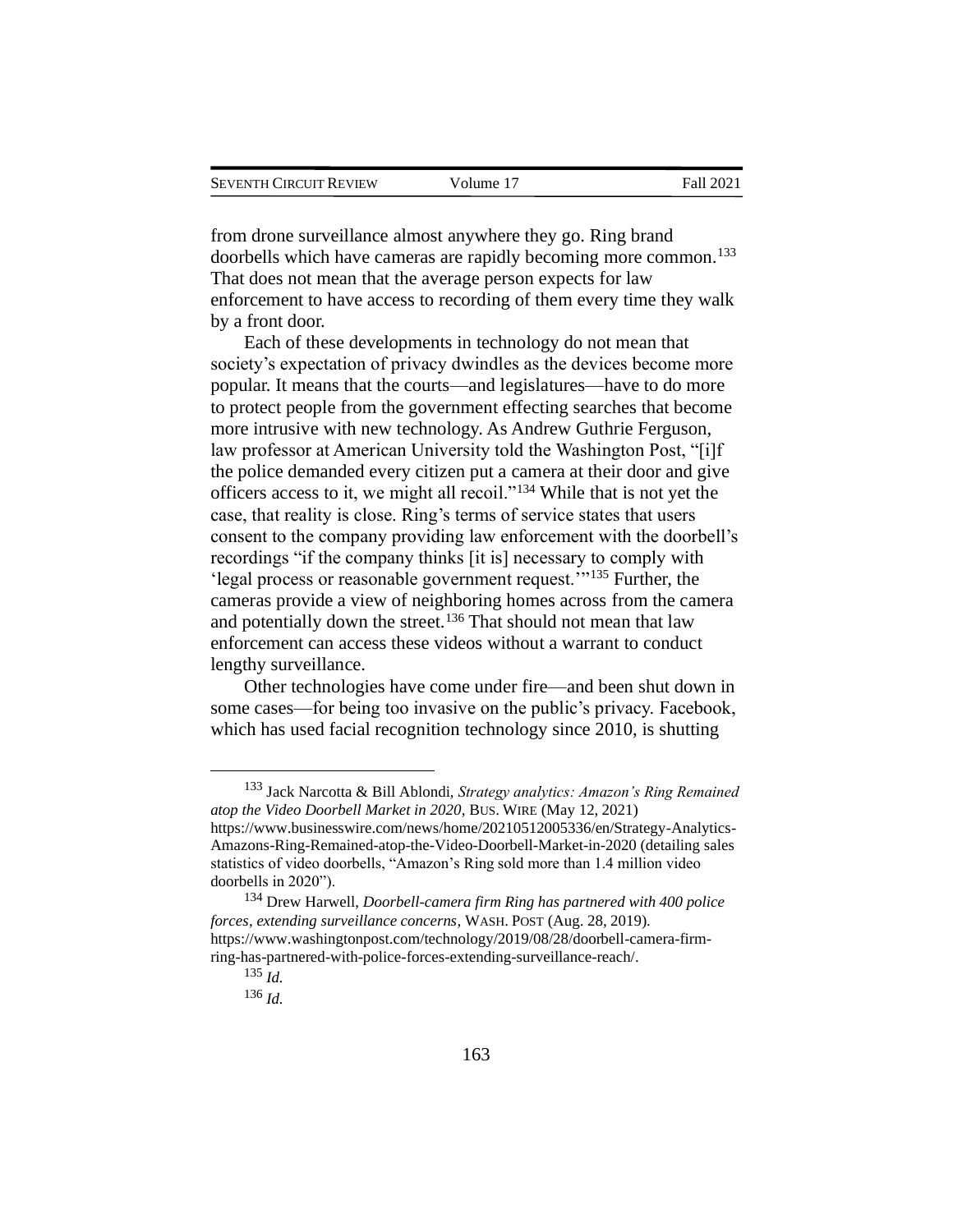| <b>SEVENTH CIRCUIT REVIEW</b> |  |
|-------------------------------|--|
|                               |  |

down the tool due to increased concerns regarding personal privacy.<sup>137</sup> In 2020, Facebook settled for \$650 million after it "was accused of illegally collecting biometric data" without users' consent.<sup>138</sup> With 2.8 billion users worldwide,<sup>139</sup> Facebook's technology would certainly be considered widespread but the company shut it down because users did not expect that their personal data to be tracked even by the company itself. There's no telling what law enforcement could do with access to that type of data collection and information.

In Chicago, ShotSpotter technology has recently been the subject of scrutiny and criticism.<sup>140</sup> This system works by attaching microphones to structures in a neighborhood.<sup>141</sup> When the microphone detects a loud bang, software analyzes the sound to classify it as a gunshot or something else.<sup>142</sup> Then, a human analyst reviews the software's decision by listening to the recording and studying the waveform is produces.<sup>143</sup> If the sound is determined to be a gunshot, police are dispatched to the area.<sup>144</sup> In Chicago, the Inspector General found that in only nine percent of alerts from ShotSpotter was there any physical evidence at the scene that a gun had been fired.<sup>145</sup> As a result, there have been calls to terminate Chicago's multimillion dollar

<sup>137</sup> Kurt Wagner, *Facebook to Shut Down Use of Facial Recognition Technology*, BLOOMBERG (Nov. 2, 2021)

https://www.bloomberg.com/news/articles/2021-11-02/facebook-to-shut-down-useof-facial-recognition-technology.

<sup>138</sup> *Id.*

<sup>139</sup> John Gramlich, *10 facts about Americans and Facebook*, PEW RES. CTR. (Jun. 1, 2021) https://www.pewresearch.org/fact-tank/2021/06/01/facts-aboutamericans-and-facebook/

<sup>140</sup> John Garcia, *Chicago alderman question police about controversial ShotSpotter technology*, ABC7 CHI. (Nov. 12, 2021)

https://abc7chicago.com/shotspotter-chicago-cpd-police/11229640/

<sup>141</sup> James Clayton, *Inside the controversial US gunshot-detection firm*, BBC NEWS (Oct. 29, 2021) https://www.bbc.com/news/technology-59072745.

<sup>142</sup> *Id.*

<sup>143</sup> *Id.*

<sup>144</sup> *Id.*

<sup>145</sup> *Id.*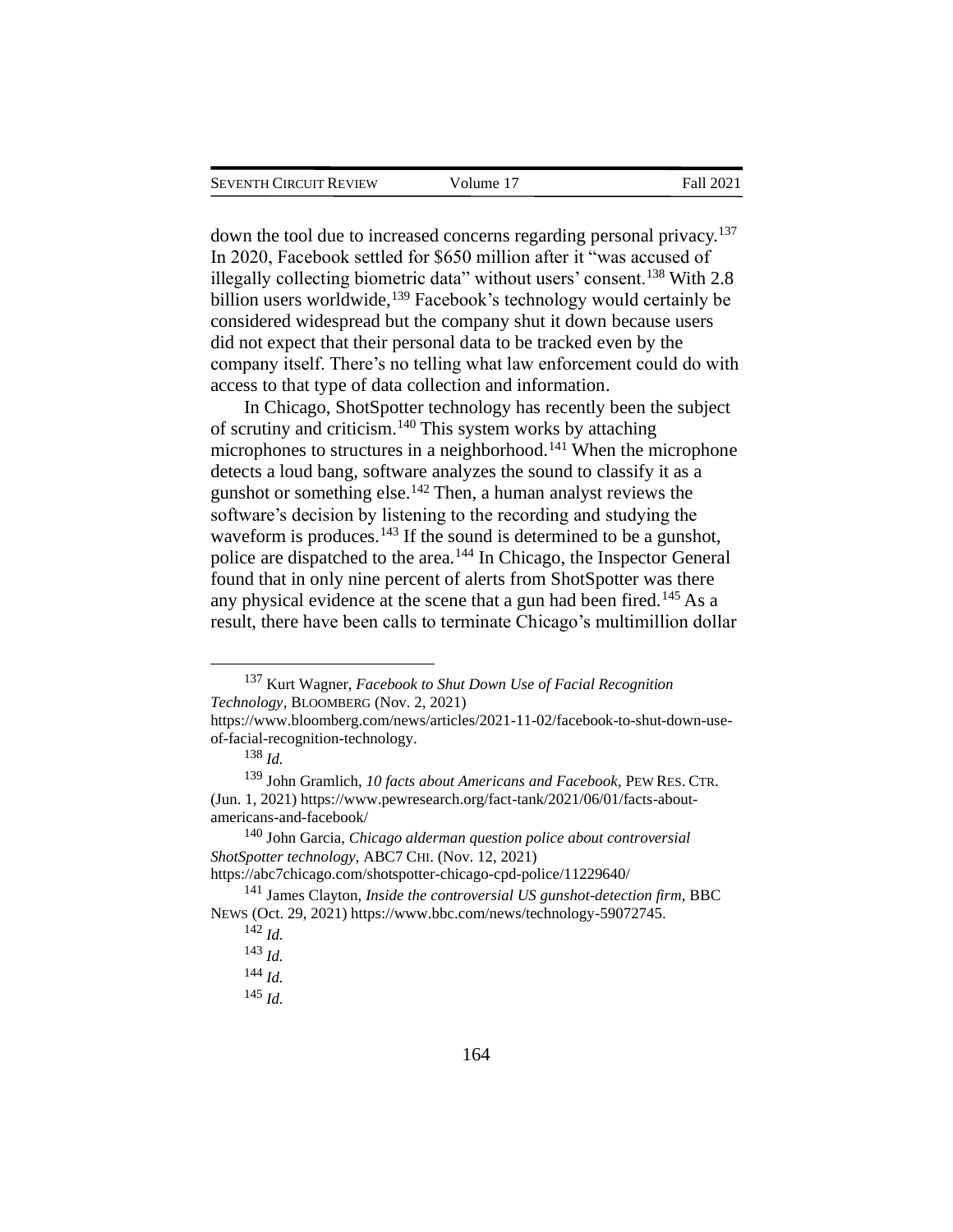contract with ShotSpotter.<sup>146</sup> Critics point out that, in addition to accuracy problems, the ShotSpotter microphones are discriminatory as they are mostly put in predominately Black and brown neighborhoods.<sup>147</sup> Therefore, this technology results in increased police presence in those neighborhoods, making privacy a privilege that is assigned inequitably rather than enjoyed universally.

The Boston City Council, concerned about the public's privacy, recently passed a law which would require law enforcement to get approval before using a new technology for surveillance.<sup>148</sup> Further, "if city authorities want to use existing surveillance technology in a new way, they must receive council approval before deploying the new use."<sup>149</sup> Technologies requiring approval include gunshot detection devices, automatic license plate readers, biometric surveillance, X-ray vans, etc. $150$ 

Clearly the use of new technology to surveille the public has been an issue taken on by corporations, cities, and citizens. For the Seventh Circuit to find that once a technology is widespread, the expectation of privacy evaporates is against the public's actual response to widespread technological advances. These examples illustrate the opposite, and the courts should be aware of public and private responses to increased surveillance.

#### 3. Practical Impact of Allowing Prolonged Surveillance

Today, it is truer than ever that seeing who arrives and departs from a home reveals intimate details about one's life. Simply by watching the outside of someone's house, you can learn how often a person gets groceries and what they eat; it is possible to learn whether

<sup>146</sup> Garcia, *supra* note 137.

<sup>147</sup> *Id.*

<sup>148</sup> Danny McDonald, *Boston ordinance gives city oversight of surveillance technology, sets limits on school information sharing*, BOS. GLOBE (Oct. 20, 2021) https://www.bostonglobe.com/2021/10/20/metro/boston-ordinance-gives-cityoversight-surveillance-technology-sets-limits-school-information-sharing/

<sup>149</sup> *Id.*

<sup>150</sup> *Id.*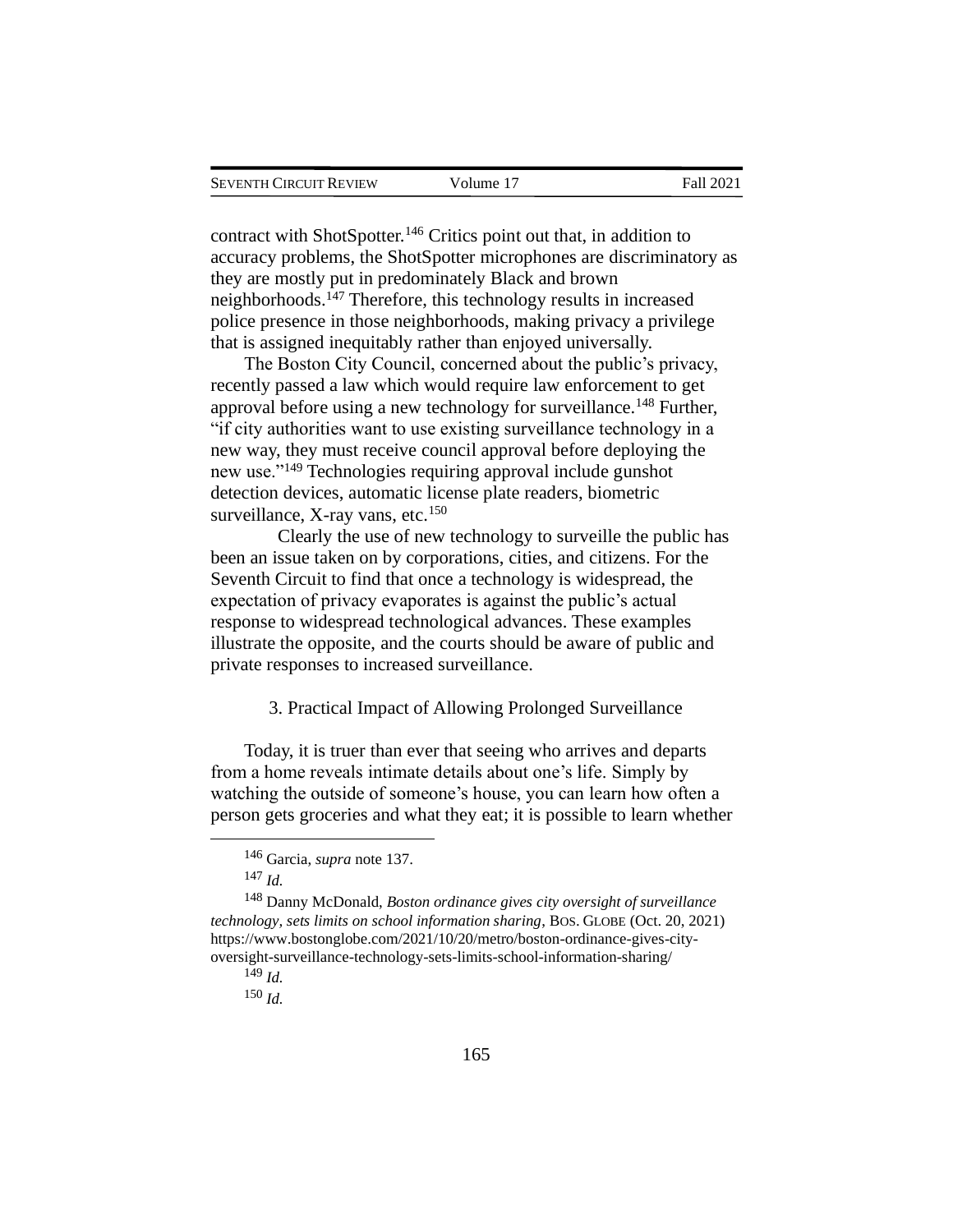a person is on any prescription medication; it is possible to learn whether a person is dating or in a relationship. With the advent of services such as grocery and prescription delivery and online dating, a person can choose to leave their house less frequently and have people come to them.

These concerns are more important now than ever with the COVID-19 pandemic and its associated lockdowns. On March 13, 2020, President Trump declared a national emergency, laying out a forecast for the virus's spread the same day.<sup>151</sup> In response, schools and offices closed and events were canceled.<sup>152</sup> These office closures required that workers remotely do their jobs. Researchers suggest that this new era of remote work "may portend a significant shift in the way a large segment of the workforce operates in the future."<sup>153</sup> As of December 2020, seventy-one percent of workers are doing their jobs remotely.<sup>154</sup> Approximately forty percent of adults say that their work can be done from home even after the pandemic ends.<sup>155</sup>

In 2016, 11 million adults—eighteen percent—in the United States were stay-at-home parents.<sup>156</sup> Two million individuals in the United States—six percent—are homebound, rarely or never leaving

<sup>151</sup> Peter Baker and Eileen Sullivan, *U.S. Virus Plan Anticipates 18-Month Pandemic and Widespread Shortages*, N.Y. TIMES (Mar. 17, 2020) https://www.nytimes.com/2020/03/17/us/politics/trump-coronavirus-plan.html

<sup>152</sup> Derek Hawkins, et al. *Trump declares coronavirus outbreak a national emergency*. WASH.POST (Mar. 13, 2020).

https://www.washingtonpost.com/world/2020/03/13/coronavirus-latest-news/ <sup>153</sup> Kim Parker, Juliana Menasce Horowitz, & Rachel Minkin, *How the* 

*Coronavirus Outbreak Has – and Hasn't – Changed the Way Americans Work*, PEW RES. CTR. (Dec. 9, 2020). https://www.pewresearch.org/socialtrends/2020/12/09/how-the-coronavirus-outbreak-has-and-hasnt-changed-the-wayamericans-work/.

<sup>154</sup> *Id.*

<sup>155</sup> *Id.*

<sup>156</sup> Gretchen Livingston, *Stay-at-homes moms and dads account for about onein-five U.S. parents*, PEW RES. CTR. (Sept. 24, 2018)

https://www.pewresearch.org/fact-tank/2018/09/24/stay-at-home-moms-and-dadsaccount-for-about-one-in-five-u-s-parents/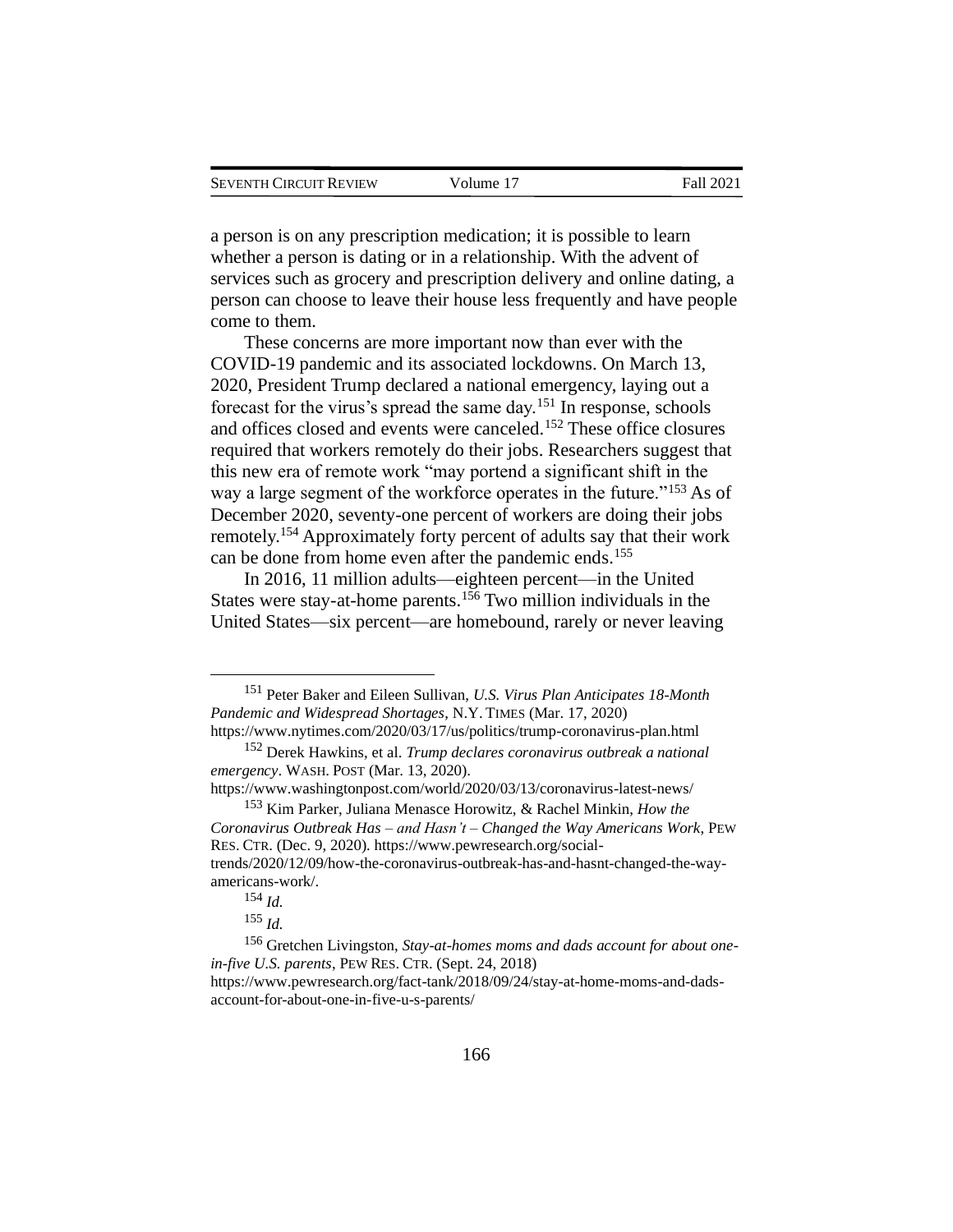their house.<sup>157</sup> This population includes those who receive Medicare, many of whom are elderly.<sup>158</sup> The reasons for being homebound include living in a walk-up apartment, no longer driving, or lacking mobility due to obesity.<sup>159</sup> Researchers suggest that this population with double within the next fifty years.<sup>160</sup> These people are especially vulnerable because they "have high disease and symptom rates, substantial functional limitations, and higher mortality than the nonhomebound."<sup>161</sup>

Each of these groups—COVID-19 lockdown workers, remote workers, stay-at-home parents, and the homebound—could be subject to warrantless prolonged surveillance because of the Seventh Circuit's decision in *Tuggle*. That surveillance could potentially capture nearly every activity that person may engage in because they are almost always home. By doing so, it is possible to learn many intimate details about that person's life, which is impermissible without a warrant under the Supreme Court's rulings in Fourth Amendment cases.<sup>162</sup>

# **CONCLUSION**

The use of camera surveillance without a warrant should be limited. While a bright line rule that addresses how long is acceptable will never be an appropriate way to handle prolonged surveillance, eighteen months is certainly longer than what society would consider reasonable. As technology develops, courts should be cognizant that Fourth Amendment analysis develops with it. Rather than strictly adhering to precedent regarding outdated technology, judges and

<sup>157</sup> Roberta Alexander, *Researchers Say Number of Older 'Shut-Ins' Is a Major Concern*, HEALTHLINE (Aug. 1, 2019) https://www.healthline.com/healthnews/researchers-say-number-of-older-shut-ins-is-a-major-concern-053015#Health-Issues-for-the-Homebound

<sup>158</sup> *Id.*

<sup>159</sup> *Id.*

<sup>160</sup> *Id.*

<sup>161</sup> *Id.*

<sup>162</sup> *See, e.g.*, Carpenter, 585 U.S. \_\_, 138 S.Ct. 2206 (2018); Jones, 565 U.S. 400 (2012); Kyllo, 533 U.S. 27 (2001).